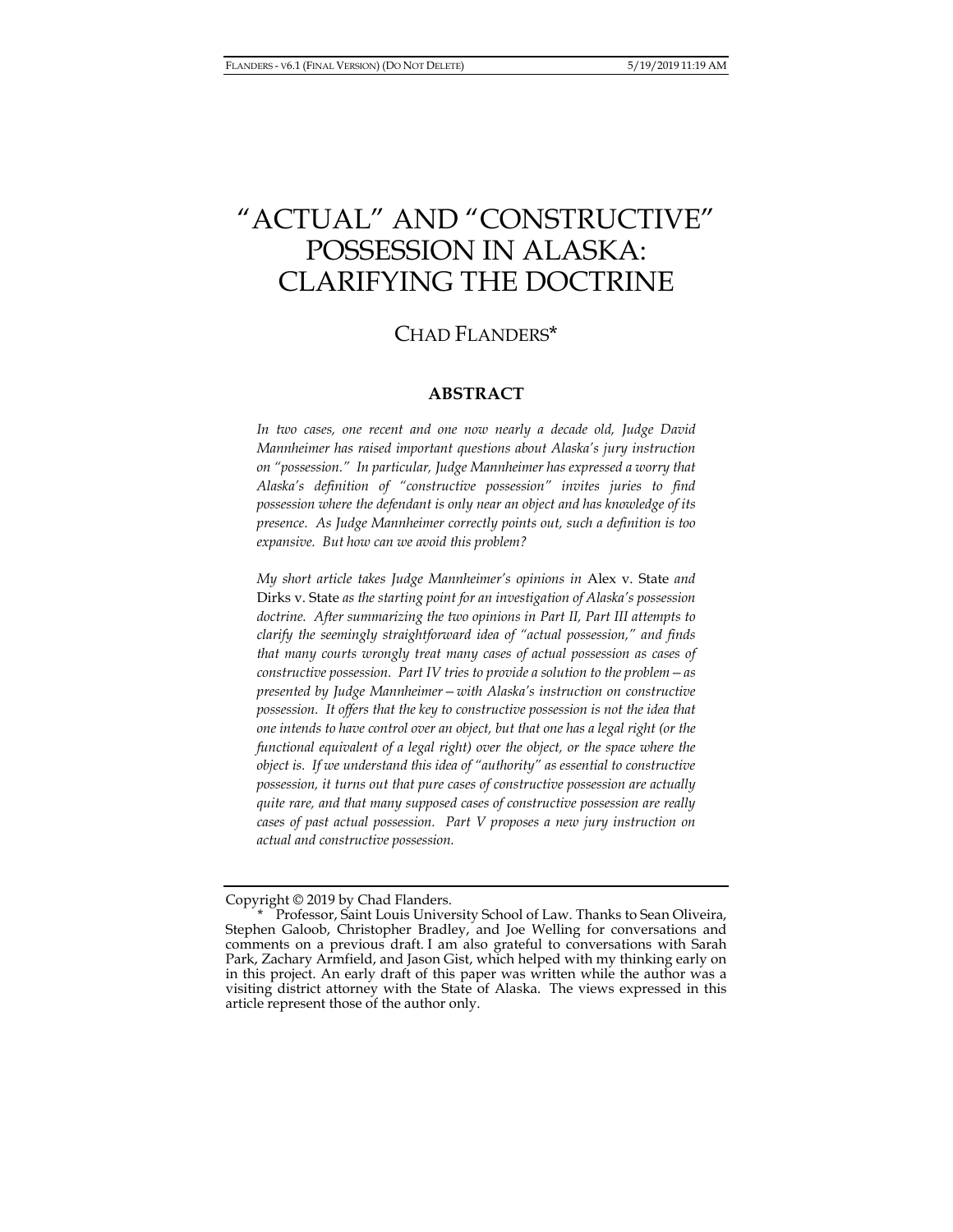#### **I. INTRODUCTION**

Consider the following three cases, each ostensibly dealing with a case of criminal "possession":

After he is arrested outside of a nightclub, police search a man and find car keys on him. The keys lead to his girlfriend's car, parked nearby. Inside the car the police find two guns, one under the front passenger seat, and another in the trunk. The girlfriend says — and the police believe her — that the guns were not in the car when she lent it to him. A fingerprint matching the man's is found on one of the guns. The man, who has a prior felony conviction, is charged with being a felon in possession of a firearm. On what theory of possession, actual or constructive, is the charge properly justified, and can the theory be justified as to both guns?1

\*\*\*

A man is found unconscious on his couch. In front of him on the coffee table is a small quantity of drugs, along with some drug paraphernalia. He is the owner of the apartment in which he is found and there is no evidence that anyone else lives there, or even that anyone has recently visited. No drugs are found on the man's person, and the drugs and drug paraphernalia have no DNA or fingerprints that would tie them to the man. Does he possess the drugs, and if he does, is the possession actual or constructive?2

\*\*\*

A woman arranges the purchase of a large quantity of drugs. In exchange for money, she receives a key to a storage locker. The drugs are in the locker. She is arrested before she accesses the drugs in the storage locker. After the police open the locker and find the drugs, she is charged with possession with the intent to distribute. She argues that she never, in fact, has possessed the drugs, either under a theory of actual or constructive possession. Is she right that she never "possessed" the drugs?3

 <sup>1.</sup> The facts in this example are based on Ward v. State, No. A-10011, 2009 WL 5154103, at \*2 (Alaska Ct. App. Dec. 30, 2009).

 <sup>2.</sup> This example is loosely derived from the facts in Harrison v. State, 860 P.2d 1280, 1282 (Alaska Ct. App. 1993).

 <sup>3.</sup> This case is modeled on State v. Gasperino, 859 S.W.2d 719 (Mo. Ct. App. 1993), which involved a sting operation where the defendant paid in full for drugs but was never able to physically possess the marijuana because he was arrested.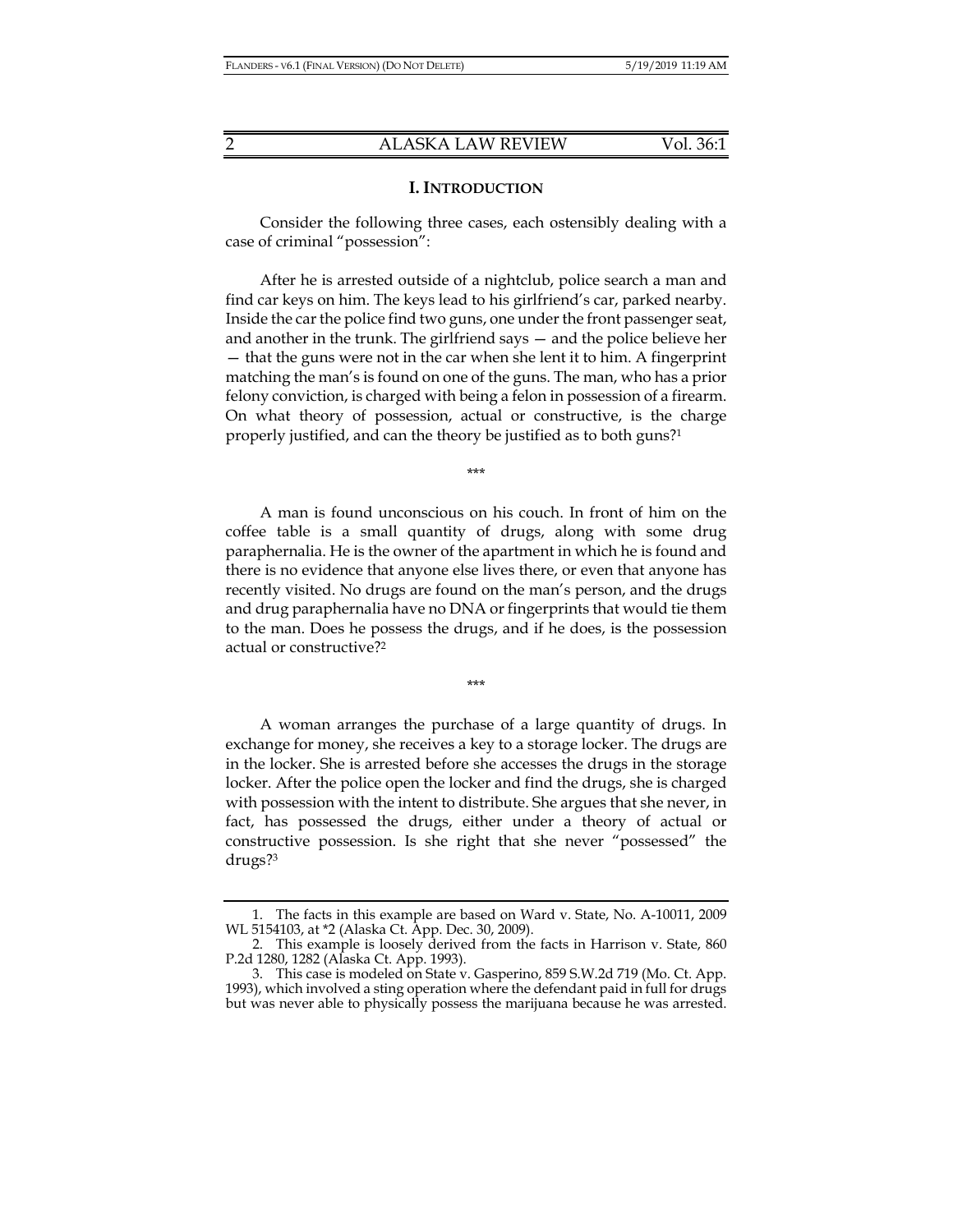\*\*\*

Despite the high number of possession cases, and their importance,<sup>4</sup> what counts as sufficient for a conviction for "criminal possession" remains unclear.5 These cases, where possession can seem difficult to define are not bizarre cases, stretching our notion of what it means to possess something, but common, everyday cases like the hypotheticals above: cases where drugs or guns are not found *on* a person, but near a person, or on that person's property. The difficulties are compounded when we introduce the purportedly helpful distinction between actual and constructive possession — two concepts that courts have not consistently applied. Courts have a tendency to group all possession that does not involve finding the relevant contraband *on* the person into the category of "constructive possession," or even to treat actual and constructive possession as points on a continuum, as a matter of degree rather than of kind.<sup>6</sup>

The court in *Gasperino* held that there was at least a jury question on the issue of whether Gasperino constructively possessed the drugs. *See also* Castillo v. State, 821 P.2d 133 (Alaska Ct. App. 1991) (reversing the conviction of Castillo, who arranged for delivery of drugs but never physically possessed them, because the jury instructions were insufficient to produce a unanimous verdict).

 <sup>4.</sup> As Markus Dirk Dubber notes, "Possession offenses have not attracted much attention. Yet they are everywhere in modern American criminal law, on the books and in action. They fill our statute books, our arrest statistics, and, eventually, our prisons. By last count, New York law recognized no fewer than 153 possession offenses; one in every five prison or jail sentences handed out by New York courts in 1998 was imposed for a possession offense. That same year, possession offenses accounted for over 100,000 arrests in New York State, while drug possession offenses alone resulted in over 1.2 million arrests nationwide." Markus Dirk Dubber, *Policing Possession: The War on Crime and the End of Criminal Law*, 91 J. CRIM. L. & CRIMINOLOGY 829, 834–35 (2001) (internal citations omitted).

 <sup>5.</sup> *See* Charles H. Whitebread & Ronald Stevens, *Constructive Possession in Narcotics Cases: To Have and Have Not*, 58 VA. L. REV. 751, 751 (1972)  $''$ [P]ossession ... remains one of the most elusive and ambiguous of legal constructs.").

 <sup>6.</sup> *See, e.g.*, Nat'l Safe Deposit Co. v. Stead*,* 232 U.S. 58, 67 (1914) ("[A]ctual and constructive possession . . . often so shade into one another that it is difficult to say where one ends and the other begins."); United States v. Walker, 734 F.3d 451, 456 (6th Cir. 2013) ("To be sure, the line of demarcation between 'actual' and 'constructive' possession is not analytically crisp."); Morgan v. State, 943 P.2d 1208, 1211 (Alaska Ct. App. 1997) (suggesting that a law that makes it a crime for a felon to knowingly reside in a dwelling where there is a gun is merely an "extension" of the  $\bar{i}$  traditional rule regarding a felon's 'constructive possession' of a concealable firearm"). *See also* Morgan v. State, 943 P.2d at 1211 ("One plausible rationale for AS 11.61.200(a)(10) is the determination that a felon's act of residing in a dwelling, knowing that a concealable firearm is kept there, should be criminal because it is sufficiently similar to constructive possession . . . ."). For reasons developed in Parts I and III, *infra*, I do not think this is correct.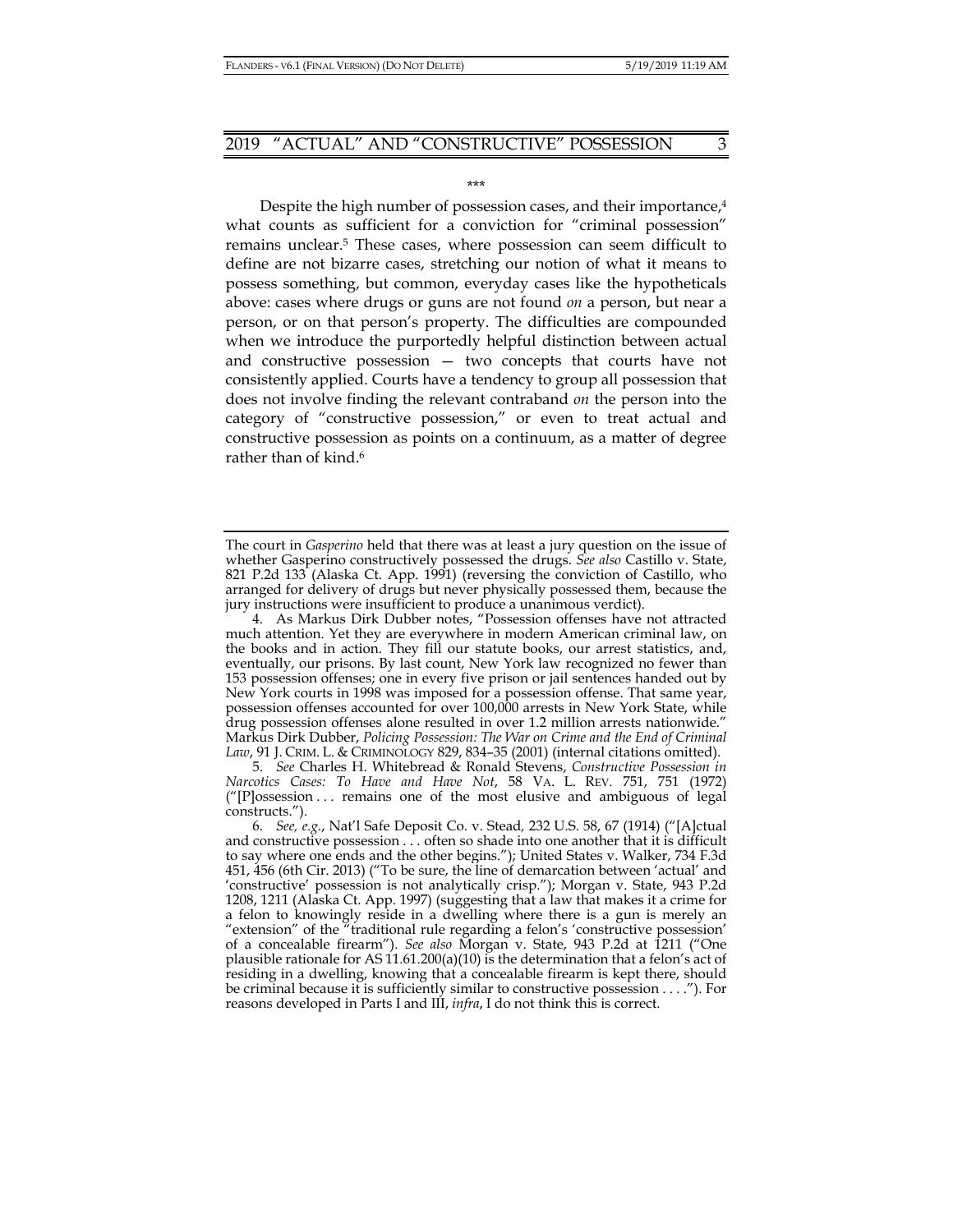In a pair of cases, one very recent<sup>7</sup> and one now over a decade old, $8$ Judge David Mannheimer of the Alaska Court of Appeals has suggested that Alaska's instructions regarding possession need to be rethought, particularly when it comes to the distinction between "actual" and "constructive" possession. Part of Judge Mannheimer's concern over the instructions stems from cases where juries are instructed as to both actual and constructive possession, when in fact only actual possession was at issue, risking juror confusion. But Judge Mannheimer's deeper worry is that the definition of constructive possession given in the pattern instructions is simply mistaken, as it allows for a finding of constructive possession just when a person is near contraband and is aware that it is contraband. The current instruction, Judge Mannheimer warned in both of these cases, runs the risk that juries will find possession when in fact there is only proximity and knowledge, which may be necessary for possession in some cases, but not sufficient.

This paper takes Judge Mannheimer's two opinions as an invitation to try to clarify the law of possession in Alaska, and to suggest a helpful amendment to the current jury instructions regarding "possession." Part I summarizes Judge Mannheimer's two opinions, *Dirks* and *Alex*, and elaborates on what Judge Mannheimer sees as the difficulties with Alaska's law of possession. In both opinions, Judge Mannheimer stops short of giving his own solution to the problem he finds in the current Alaska jury instructions, although he does give some recommendations. Parts III and IV work towards a solution. Part III attempts to clarify the seemingly straightforward idea of actual possession. Many cases where courts see "constructive possession" are in fact cases of "actual possession." Courts confuse *past* actual possession with constructive possession as a result of construing "actual possession" too narrowly. In fact, many times, courts should instruct only on actual possession, as when a jury only needs to infer that at some point the defendant was in actual physical control of the contraband. Part IV outlines pure cases of constructive possession, which are quite rare: cases where a person never has the contraband on his or her person, but has a legal right, or something approximating a legal right, to the contraband or the place where the contraband is located. Although there can be cases where a jury should be instructed on both actual and constructive possession, they are still two distinct types of possession, not mere variations on one another, as is sometimes suggested. Part V offers concluding remarks, as well as a proposal for revised jury instructions on "possession."

 <sup>7.</sup> Dirks v. State, 386 P.3d 1269 (Alaska Ct. App. 2017).

 <sup>8.</sup> Alex v. State, 127 P.3d 847 (Alaska Ct. App. 2006).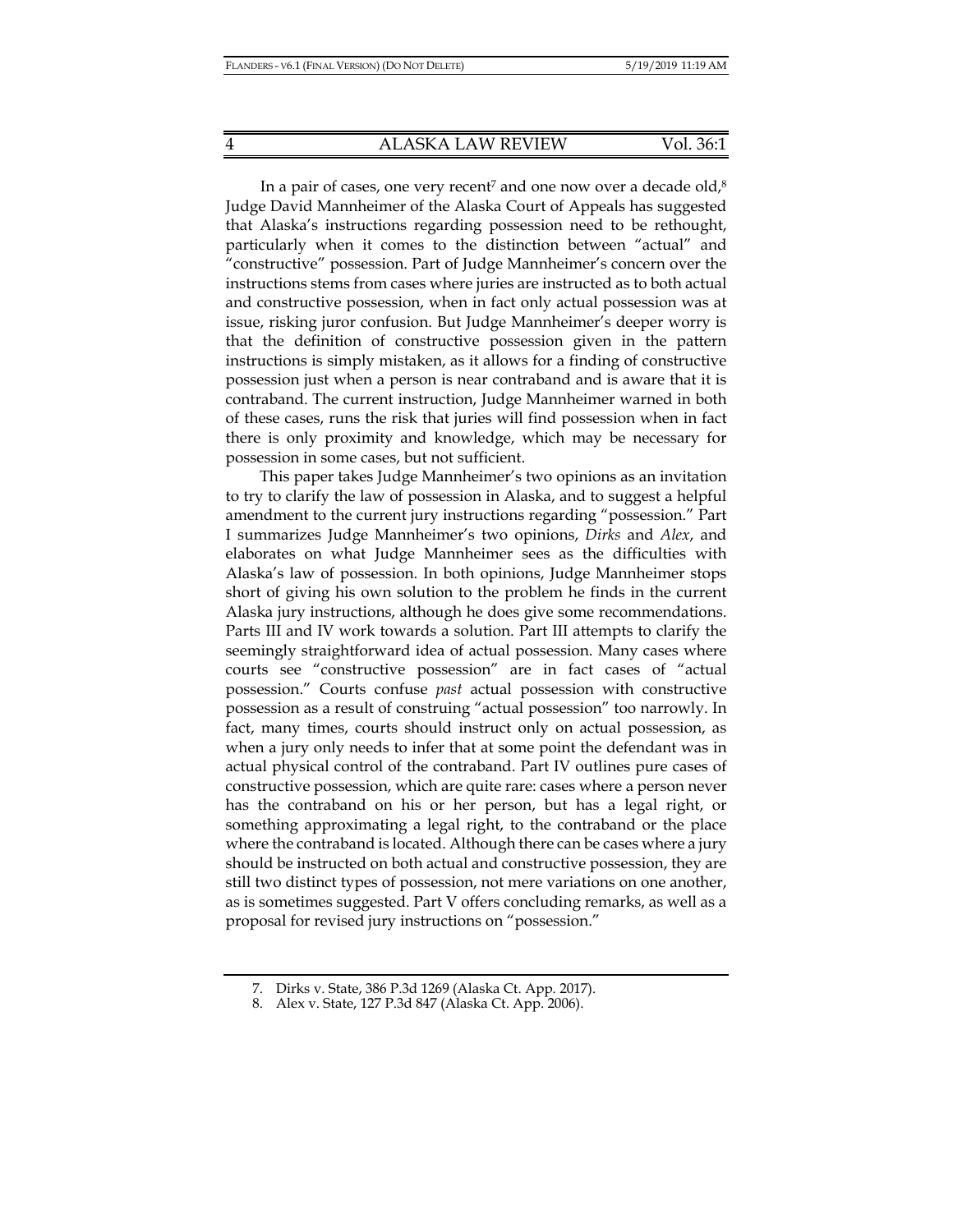#### **II. ALEX AND DIRKS**

In two cases, *Alex* and *Dirks*, Judge Mannheimer spends several pages questioning the basis of Alaska's jury instructions on possession, especially as to how they articulate "constructive" possession. In both cases, the discussion is likely dicta, or at least Judge Mannheimer presents it as such. In *Alex*, Judge Mannheimer says that if there was possession in the case at all, it was actual, and not constructive.9 And in *Dirks*, Judge Mannheimer characterizes the state's case as one of actual and not constructive possession.10 Both cases present Judge Mannheimer with an opportunity to show how the idea of constructive possession can be confusing, potentially misleading juries and lawyers. While Judge Mannheimer does not solve the problem of Alaska's possibly erroneous instructions on possession by offering his own model instruction, he does point to some things to avoid. If there is to be something like "constructive possession," Judge Mannheimer concludes, it *cannot* amount to only (a) having knowledge that the object is there, and (b) being near the object.<sup>11</sup> There has to be something more for the object to be constructively possessed. Although Judge Mannheimer does not specifically identify what that is, he presents two alternatives to consider: there has to be some *right* or *authority* over the object; or there has to be some *intention* to control the object.12

Even though Judge Mannheimer says *Alex* and *Dirks* are actual possession cases, one can see from their facts how they could involve constructive possession. The facts in both cases are very similar. In *Alex*, during a traffic stop, an officer asked Alex and the driver, Leonard Torres, to step out of the vehicle.13 Apparently, Alex then told the officer that

 <sup>9.</sup> *Id.* at 848 ("It is not clear that this case even raises an issue of constructive possession . . . . It would therefore appear that, if Alex indeed possessed the pistol, he had actual possession of it, not 'constructive' possession.").

 <sup>10.</sup> *Dirks*, 386 P.3d at 1270 ("For instance, even though the instruction makes a great point of distinguishing between 'actual' and 'constructive' possession, there was no evidence of constructive possession in Dirks's case . . . . [T]he prosecutor never argued a theory of constructive possession."). However, Judge Mannheimer earlier characterizes the state's theory of possession as one in which Dirks possessed the weapon, because Dirks knew that the gun was "in the interior of a vehicle in which [he] was present." *Id*. This certainly does not sound like "immediate physical possession," and on appeal, the State did not characterize it as such. *Id.*

 <sup>11.</sup> *Id.* at 1271–72 (Arguing a person does not constructively possess something simply because someone else has brought "property to the defendant's residence, vehicle, or place of business, and has placed the property within the defendant's reach, and the defendant is aware that the property is there.").

 <sup>12.</sup> *Id.* at 1271.

 <sup>13.</sup> *Alex*, 127 P.3d at 849.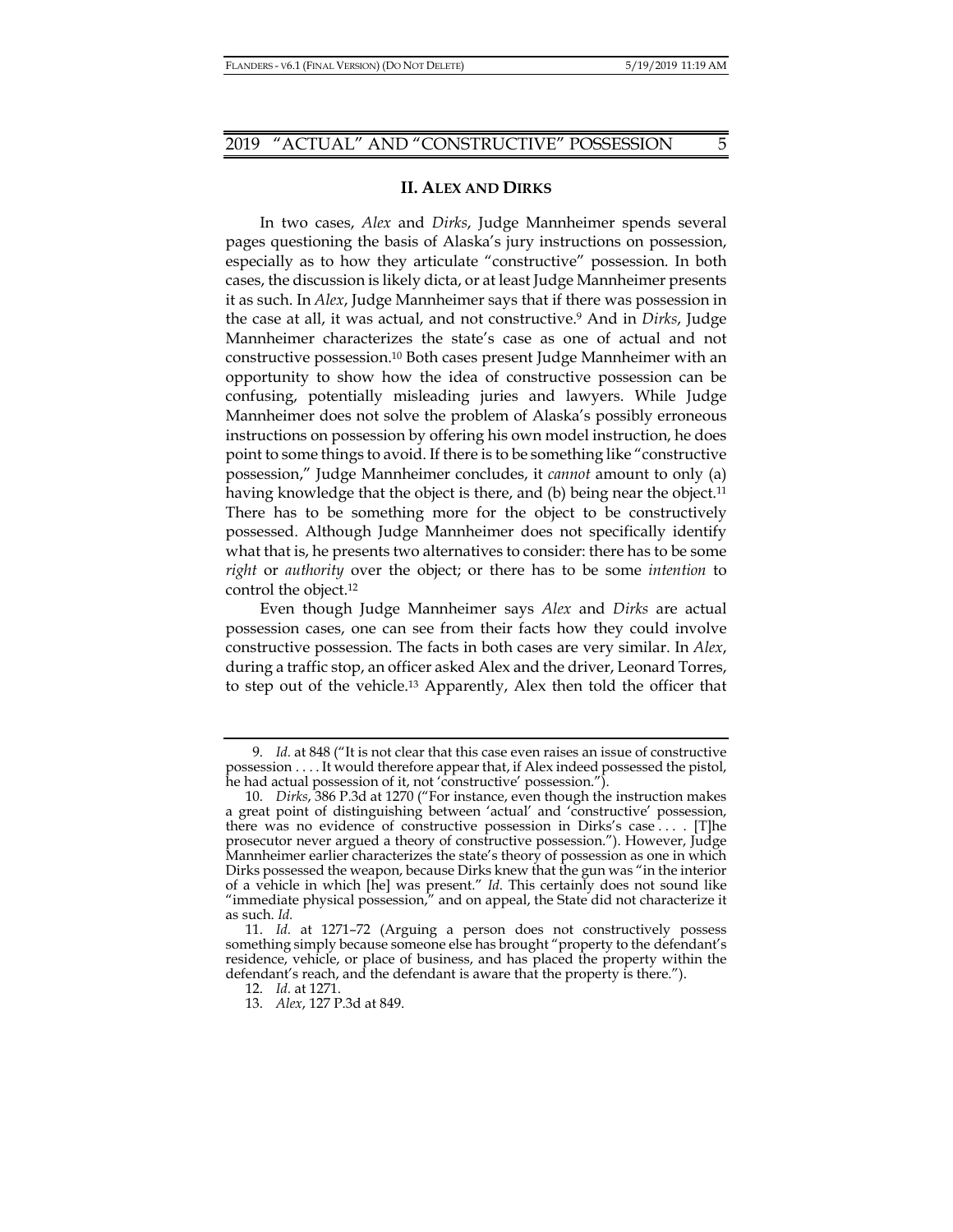there was a gun under the passenger seat of the vehicle.14 Because Alex was a convicted felon, he was prohibited from possessing a firearm, and was charged under Section 112.61.200(a)(1) of the Alaska Statutes.15 *Dirks* was also a firearm case. This time, however, the gun was in the backseat of the car and Dirks was in the driver's seat.16 Dirks was charged with possessing a firearm while impaired by alcohol.17 In both cases, the defendants argued that the gun belonged to someone else: Alex said that the gun was Earl Smith's, who owned the vehicle,18 and the gun in the *Dirks* case belonged to Dirks's passenger, Matthew Pemberton, and not Dirks.19 The appeals court affirmed Alex's conviction, but reversed the conviction in *Dirks*.

As noted above, Judge Mannheimer presents these cases as exclusively involving issues of actual possession, not constructive possession. This is not an obvious conclusion. For one, it is not obvious that these are cases of *actual* possession, if by that we mean "direct physical control."20 Alex was riding in the passenger seat of a car where a gun was *under* his seat. It was not in his personal physical possession or "direct control," unlike the beer can that was between his legs.<sup>21</sup> The lack of "actual" possession seems even clearer in *Dirks*: the gun was in a holster and in the backseat.<sup>22</sup> If actual possession is "physical possession," then the fact that the guns were not in the hands or on the person (in the jacket or pants pocket, or in the sock) of Alex or Dirk would seem to show lack of actual possession. If there was a state theory of possession in these cases, it would have to be *constructive* possession. At the appellate level, the state's theory of possession in the *Dirks* case was indeed one of constructive possession.23 The idea was that because Dirks was the owner or even the driver of the car Dirks had enough control over the gun, and the vehicle, to be in "constructive" possession of the gun.

In any event, Judge Mannheimer took the objections to the language of the constructive possession instruction in both cases as opportunities to raise concerns about it. That instruction reads, in relevant part:

 <sup>14.</sup> *Id.*

 <sup>15.</sup> *Id.*

 <sup>16.</sup> *Dirks*, 386 P.3d at 1269.

 <sup>17.</sup> *Id.*

 <sup>18.</sup> *Alex*, 127 P.3d at 849.

 <sup>19.</sup> *Dirks*, 386 P.3d at 1270.

 <sup>20.</sup> As Alaska does, see the discussion *infra* Part III.

 <sup>21.</sup> *Alex*, 127 P.3d at 849.

 <sup>22.</sup> *Dirks*, 386 P.3d at 1269.

 <sup>23.</sup> Brief of Appellee at 12, Dirks v. State, 386 P.3d 1269 (Alaska Ct. App. 2017) (No. A-11534) ("The State Presented Sufficient Evidence of Constructive Possession.").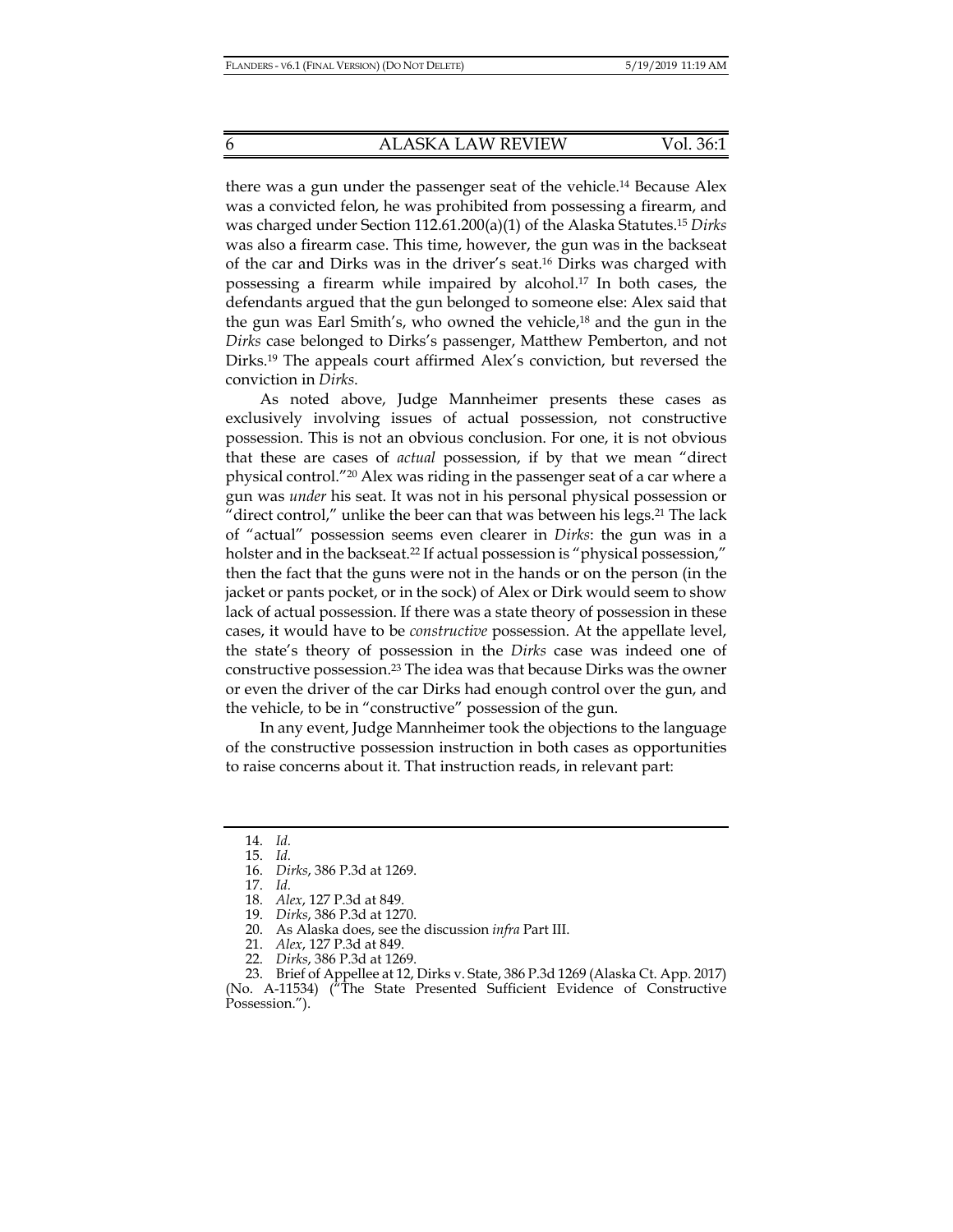The law recognizes two kinds of possession: actual possession and constructive possession. Actual possession means to have direct physical control, care, and management of a thing.

A person not in actual possession may have constructive possession of a thing. Constructive possession means to have the power to exercise dominion or control over a thing. This may be done either directly or through another person or persons.24

In *Alex*, Judge Mannheimer titles a section of his opinion, "Potential problems with the definition of 'constructive possession.'"25 The main problem, as Judge Mannheimer sees it, derives from the phrase "have the power to."26 He cites a Louisiana appeals court opinion that he thinks illustrates the problem.27 The case, *State v. Harvey*, involved a woman who was convicted of drug possession after drugs were found in her mother's house where she was living.<sup>28</sup> Although the evidence showed that the woman (Harvey) knew that the drugs were in the house and that drug dealing was going on in the house, the evidence didn't show that Harvey herself exercised any "dominion and control" over the drugs.<sup>29</sup>

This example illustrates, in Judge Mannheimer's mind, the problem with defining constructive possession in terms of having *power* over something.30 In a purely descriptive sense, Harvey might have had *power* over the drugs, because she knew they were in the house and she had access to them.31 Harvey could have "exerted[ed] control over the drugs

 30. *See* Dirks v. State, 386 P.3d 1269, 1271 (Alaska Ct. App. 2017) ("[T]he word 'power' is ambiguous. It can refer to a person's right or authority to exert control over people or property, but it can also refer to anything a person might be physically capable of doing if not impeded by countervailing force.").

31. *Alex*, 127 P.3d at 851.

 <sup>24.</sup> *Alex*, 127 P.3d at 850; *see* Definitions, ALASKA STAT. § 11.81.900(b)(50) (2018) ("'[P]ossess' means having physical possession or the exercise of dominion or control over property.").

 <sup>25.</sup> *Alex*, 127 P.3d at 850.

 <sup>26.</sup> *Id.* at 851 ("There is an ambiguity in the word 'power.'").

 <sup>27.</sup> *Id.*

 <sup>28. 463</sup> So. 2d 706 (La. Ct. App. 1985).

 <sup>29.</sup> *Alex*, 127 P.3d at 851 (citing Harvey v. State, 463 So. 2d at 708). Judge Mannheimer may mischaracterize *Harvey* here. It is not obvious that Harvey did know there were drugs in the house, or even lived in the house. *See Harvey*, 463 So. 2d at 708 ("Carolyn Harvey was in the house when it was searched and the drugs were discovered. She may live there. There is no evidence, however, that she exercised dominion or control over the drugs."); *see also id*. (indicating only that she "may have been aware" of the presence of drugs in the house). For a similar case which makes the point better than *Harvey*, see United States v. Jenkins, 90 F.3d 814, 818 (3d Cir. 1996) ("The evidence showed that she had access to or resided in the house and knew of the presence of the drugs, but did not show she had dominion and control [sic] them.").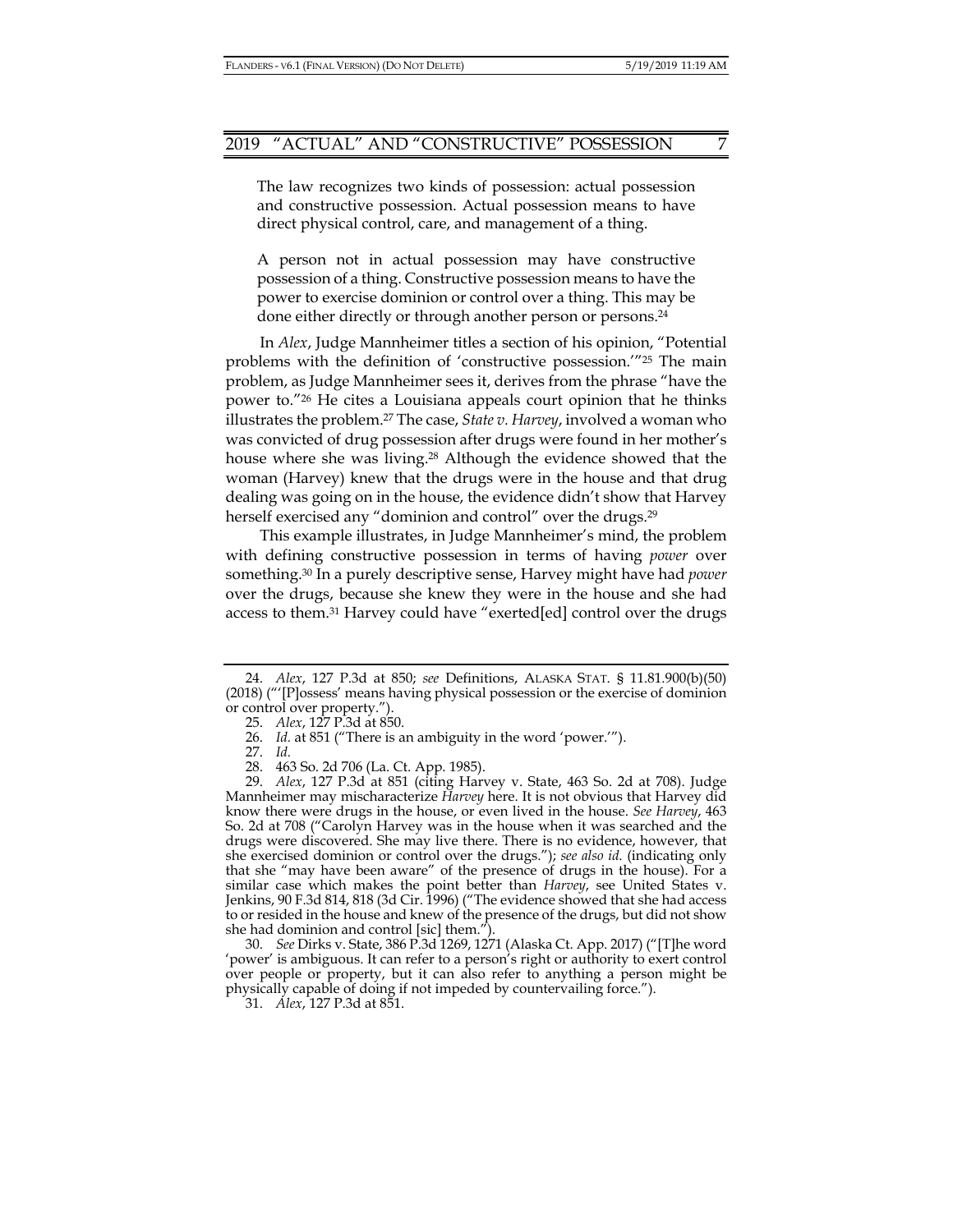if she had wished."32 But this does not amount to having *possession* of those drugs, either actual or constructive. Judge Mannheimer adds his own example to further illustrate the point. If there is beer in the refrigerator of a house, and children know that the beer is in there, and it is within their physical power to get the beer, do the children have "constructive possession" of the beer?33 If power simply means ability, then it would seem that they are guilty of constructive possession (and therefore guilty of being minors in possession of alcohol). Judge Mannheimer concludes this is a problematic result because it means that "a person could be convicted of possessing contraband merely because the person knew of the contraband and had physical access to it."34 Interpreting "power" to mean "physical power," creates issues where people can "constructively" possess things simply because they can reach out and grab them.35

This discussion in *Alex* suggests that constructive possession should in some sense be a *normative* notion, so that in order to constructively possess something, one must not merely have the "power" to exercise control, but also in some sense have a legal *right* to it. The person who merely lives in a house where drugs are located may not own the drugs or indeed have any relationship to them, except knowing that they are there. The beers in the fridge that the children know about and are near to are similarly not theirs because they do not own them. The idea that there may need to be some extra element of "authority" or "right" over the item in question is one possibility Judge Mannheimer considers.36

Judge Mannheimer also suggests that it may be enough to add an element of *intent* to exert control over an object.37 On this theory, one

 <sup>32.</sup> *Id.*

 <sup>33.</sup> *Id.*

 <sup>34.</sup> *Id.*

 <sup>35.</sup> *See* United States v. Maldonado, 23 F.3d 4, 10 (1st Cir. 1994) (Coffin, J., dissenting) ("To the extent that the court jettisons all idea of legal right or practical claim to the contraband and assesses 'power' in terms of physical capacity to seize, it vastly widens the concept of constructive possession. Contraband stored in the locked box of a [sic] another person could be found within the power of a defendant skilled in the use of lock picking or explosives. Or, in a case like *Wight,* the finding as to constructive possession would turn on whether the driver was bigger and tougher than the passenger."); *see also* State v. Barger, 247 P.3d 309, 315 (Or. 2011), *adhered to as modified on reconsideration*, 253 P.3d 1030 (Or. 2011) ("It is clear from that decision that the mere fact that an object is within a person's reach, and that the person thus has a physical *ability* to exercise some directing or restraining influence over it, is insufficient to establish constructive possession of the object.").

 <sup>36.</sup> *Alex*, 127 P.3d at 851 ("[S]ome courts have worded their definitions of 'constructive possession' in terms of a person's 'authority' or 'right' to exert control over the item in question.").

 <sup>37.</sup> *Id.* at 851.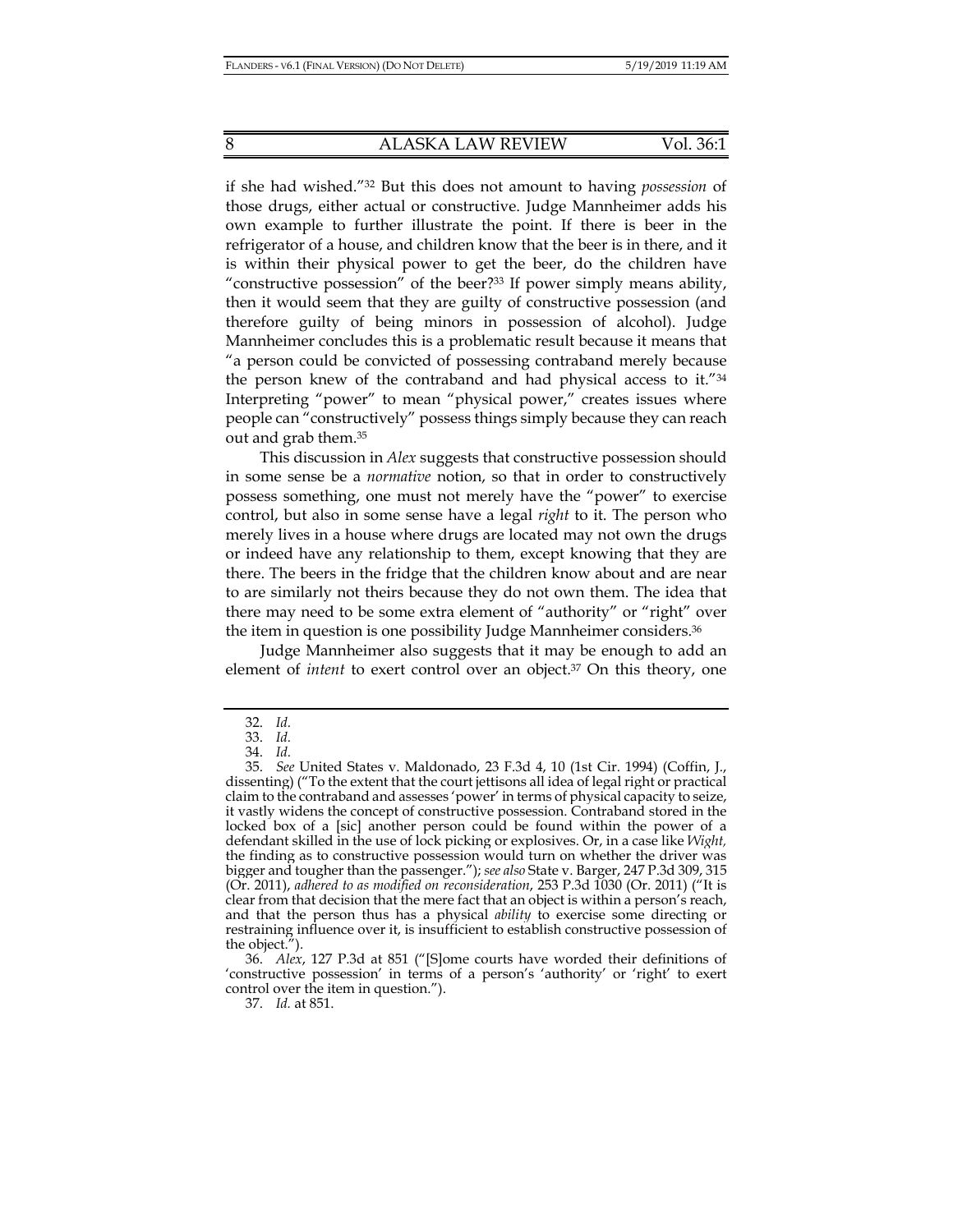might in fact possess drugs that are present in a house you are living in if you *intend* to exercise control over them; so too, apparently, might the children possess the beer if they *intend* to grab it. Judge Mannheimer does not choose either of these options, i.e., that constructive possession involves either a claim, right, or an intention to possess in the future.38 He simply argues that proximity and knowledge—even along with access are not enough for possession.39

In *Dirks*, Judge Mannheimer largely continues in the same vein, arguing against certain concepts of constructive possession. He adds two other helpful examples, one negative and one positive. The negative example again demonstrates why knowledge and access are not enough. If possession were only knowledge and access, then a person walking down the aisle in a store would "possess" all of the store's merchandise.40 The positive example is less developed, but is intuitively plausible: when we are not home, Judge Mannheimer says, we still possess the belongings that are in our home, despite our lack of physical presence.41 This, presumably, is because we have the *authority* to exercise power and control over the items in our home, even though we are not actually exercising power and control. Judge Mannheimer makes a further observation that is also worth noting (it is something I will take issue with later in the paper<sup>42</sup>). Constructive possession, Judge Mannheimer says, relying on Black's Legal Dictionary, is not *true* possession, but its "legal equivalent."43 It is a legal fiction. We say that someone may "constructively know" something even though he does not — as when the law imputes knowledge to someone who has gone to great lengths to *avoid* knowing something.44 So too might someone possess something, albeit "constructively," when he in fact does not possess it  $-$  as when a person possesses things that are not in his immediate physical possession.

44. *Id.*

 <sup>38.</sup> In *Ward*, however, the court implicitly endorses the authority view. *See generally* Ward v. State, No. A-10011, 2009 WL 5154103, at \*5 (Alaska Ct. App. Dec. 30, 2009).

 <sup>39.</sup> It follows that Judge Mannheimer rejects—rightly, in my view—the socalled "proximity test," where liability can be imposed "for being in an area where drugs are used or present." *See* Whitebread & Stevens, *supra* note 5, at 764 (describing the proximity test).

 <sup>40.</sup> Dirks v. State, 386 P.3d 1269, 1271 (Alaska Ct. App. 2017) ("Shoppers walking down the aisle of a store do not 'possess' all of the merchandise lying before them on the shelves, nor do museum visitors 'possess' all of the artwork they pass within reach of.").

 <sup>41.</sup> *Id.* at 1270.

 <sup>42.</sup> *See infra* Part IV.

 <sup>43.</sup> *Id.* ("The law uses the adjective 'constructive' to refer to a situation where an action or a state of affairs does not actually fit within the normal definition of some relevant concept, but the action of state of affairs will nevertheless be treated as the legal equivalent.").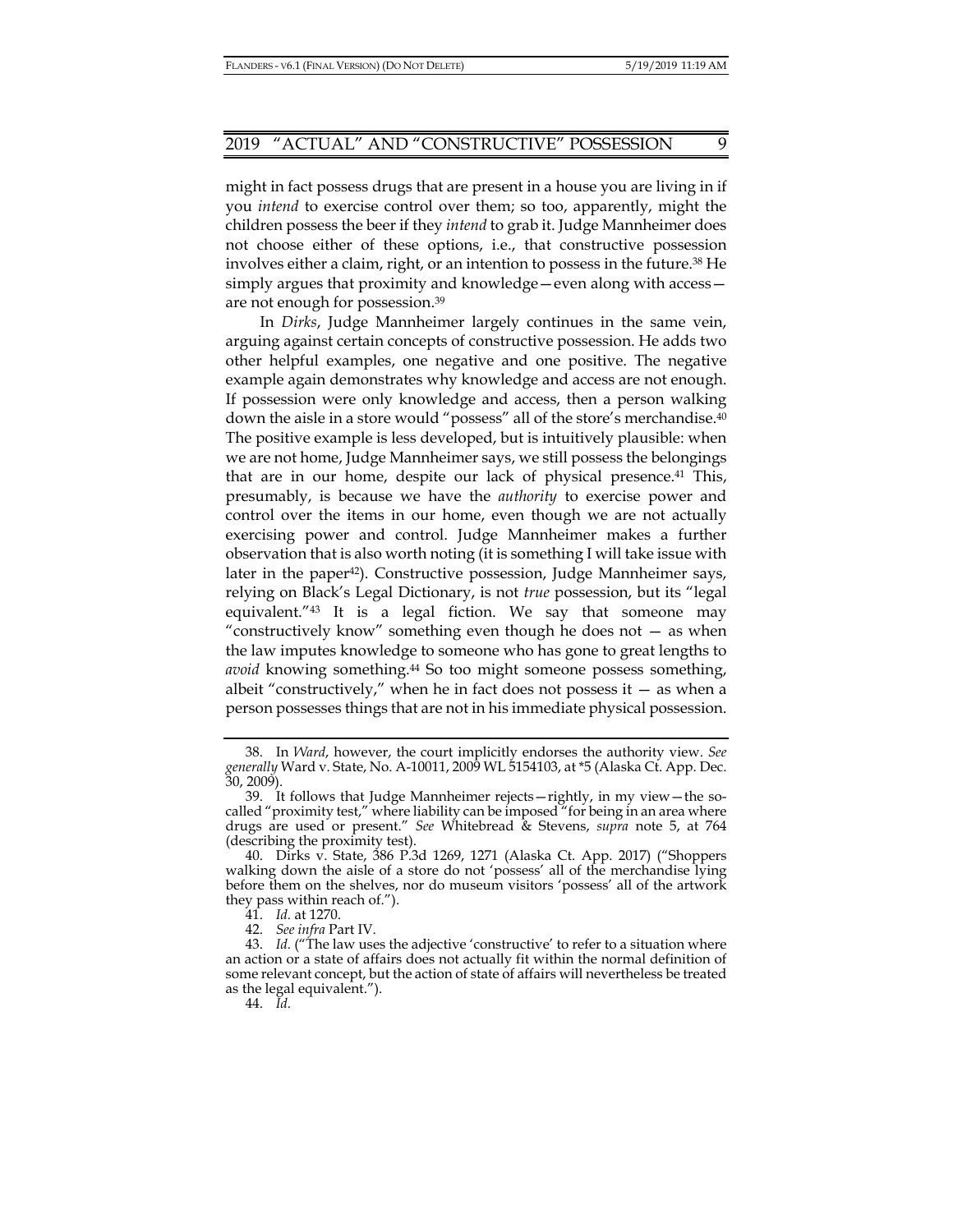#### **III. ACTUAL POSSESSION**

The conviction in *Dirks* was reversed because the appeals court found neither actual nor constructive possession.45 There was no actual possession because the gun was not in Dirks's actual *physical* possession. Nor was there constructive possession, presumably because Dirks did not *own* the gun.46 Dirks was only near a gun and maybe knew of the gun, but as Judge Mannheimer emphasized in the closing sentence of the opinion, knowledge and proximity are not enough to find possession:

A defendant may not be found guilty of 'possessing' an item of property that belongs to someone else merely because the owner of the property has brought the property to the defendant's residence, vehicle, or place of business, and has placed the property within the defendant's reach, and the defendant is aware that the property is there.<sup>47</sup>

This may make the result in *Alex* appear confusing. In that case, Judge Mannheimer rejected the idea that an erroneous constructive possession instruction would matter, because Alex denied that he knew the gun was there, suggesting that he was not in actual, physical possession of the gun.48 But the jury *also* heard testimony that the gun didn't belong to Alex, and that it instead belonged to Earl Smith, the owner of the car.49 Although Judge Mannheimer rightly surmises that the defense theory was that Alex did not actually possess the gun, it is possible that the jury could have concluded both that Alex wasn't the owner of the gun *and* that he knew it was under the seat.<sup>50</sup> This would raise the possibility that Alex was merely proximate to the gun and knew of its presence — mirroring the facts in *Dirks*, and seeming to warrant a

 <sup>45.</sup> *Id.* at 1270–71.

 <sup>46.</sup> *Id.*

 <sup>47.</sup> *Id.* at 1271–72.

 <sup>48.</sup> Alex v. State, 127 P.3d 847, 851 (Alaska Ct. App. 2006) ("Alex's attorney denied that Alex knew about the pistol . . . ."). Recall, however, that the police officer testified that Alex told him there was a gun under the passenger seat, something Alex's attorney had to suggest never happened. *Id*. at 849–50.

 <sup>49.</sup> *Id.* at 849.

 <sup>50.</sup> Judge Mannheimer in fact contemplates this possibility. *See id.* at 851 ("[O]ne can imagine Alex conceding that he was aware of the pistol under his seat, but then asserting that he had no connection to the pistol and that he only became aware of its presence underneath his seat when, during his ride in the vehicle, the pistol bumped against his feet."). The point in the text is that the jury might have guessed that this is what in fact happened, or something like it: Alex knew the gun was there, but still never touched the gun and did not own it. From this, they might have concluded that Alex neither actually nor constructively possessed the gun.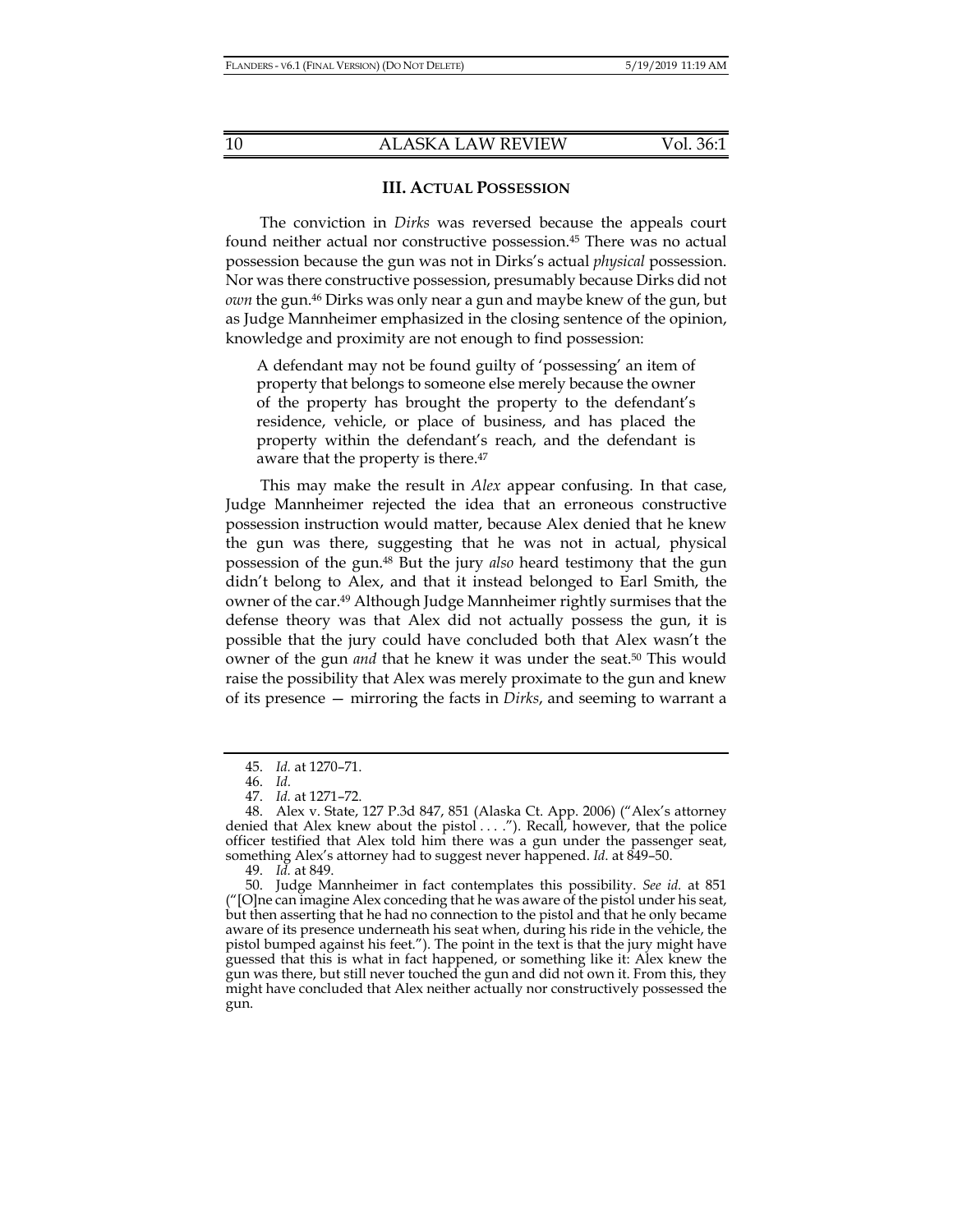reversal of Alex's conviction given the mistaken and potentially misleading jury instruction on constructive possession.<sup>51</sup>

But there is another possibility, which explains why Judge Mannheimer viewed both *Alex* and *Dirks* as cases where the state had to prove actual possession. To see why, consider that actual possession is not the same as *current* actual possession. If a police officer is chasing someone, and the suspect drops a baggie of drugs as he flees, he can still be charged with possession of the drugs, even if the drugs are not found currently in the physical possession of the suspect. To put it more formally, actual possession can be shown either by the object being *on* the person or by circumstantial evidence that indicates that the object was recently in the physical possession of the person. Once we understand this, *Alex* becomes easier to see as a case of *actual* possession. The fact that the gun was under the passenger seat does not show that Alex had the gun in his current physical possession, but might support an inference that Alex had *recently* been in physical possession of the gun. *Dirks*, of course, properly emerges as the harder case: the gun is in the backseat and is registered to the passenger. The inference that Dirks at one time physically held the gun becomes more difficult to make.

A case from Missouri demonstrates how "actual" possession has to include past and not just current possession.52 A search of an over-thecounter drug registry revealed that Randy Twitty had made four purchases of pseudoephedrine in the last 38 days.53 Detectives went to Twitty's house and observed him shredding several small boxes and putting them into his trash.<sup>54</sup> Twitty later consented to a search of his house and the detectives found that the boxes were in fact empty pill boxes for pseudoephedrine.55 Their search also turned up two receipts for the purchases of the pseudoephedrine.56 In an interview, Twitty admitted to the officers that he had bought the drugs in order to give them to

 <sup>51.</sup> In other words, the defendant's attorney may have been trying to anticipate that the jury might believe the police officer (i.e., that Alex had told the officer he knew the gun was there) and so wanted to rebut the notion that merely because Alex knew the gun was under the seat, he was in constructive possession of it. Judge Mannheimer also argues that because the jury found Alex guilty of being in possession of a weapon "in furtherance of a felony" this means that the jury had to have found Alex was more than merely aware of the gun under his seat. *Id.* at 852. It is of course possible that the juries *first* found possession whether actual or constructive-of a weapon and then concluded, given the presence of drugs, the two were somehow related.

 <sup>52.</sup> State v. Twitty, No. ED 102606, 2016 WL 2731943 (Mo. Ct. App. May 10, 2016), *transferred to Missouri Supreme Court,* 506 S.W.3d 345 (Mo. 2017).

 <sup>53.</sup> *Id.* at \*1.

 <sup>54.</sup> *Id*.

 <sup>55.</sup> *Id.*

 <sup>56.</sup> *Id*.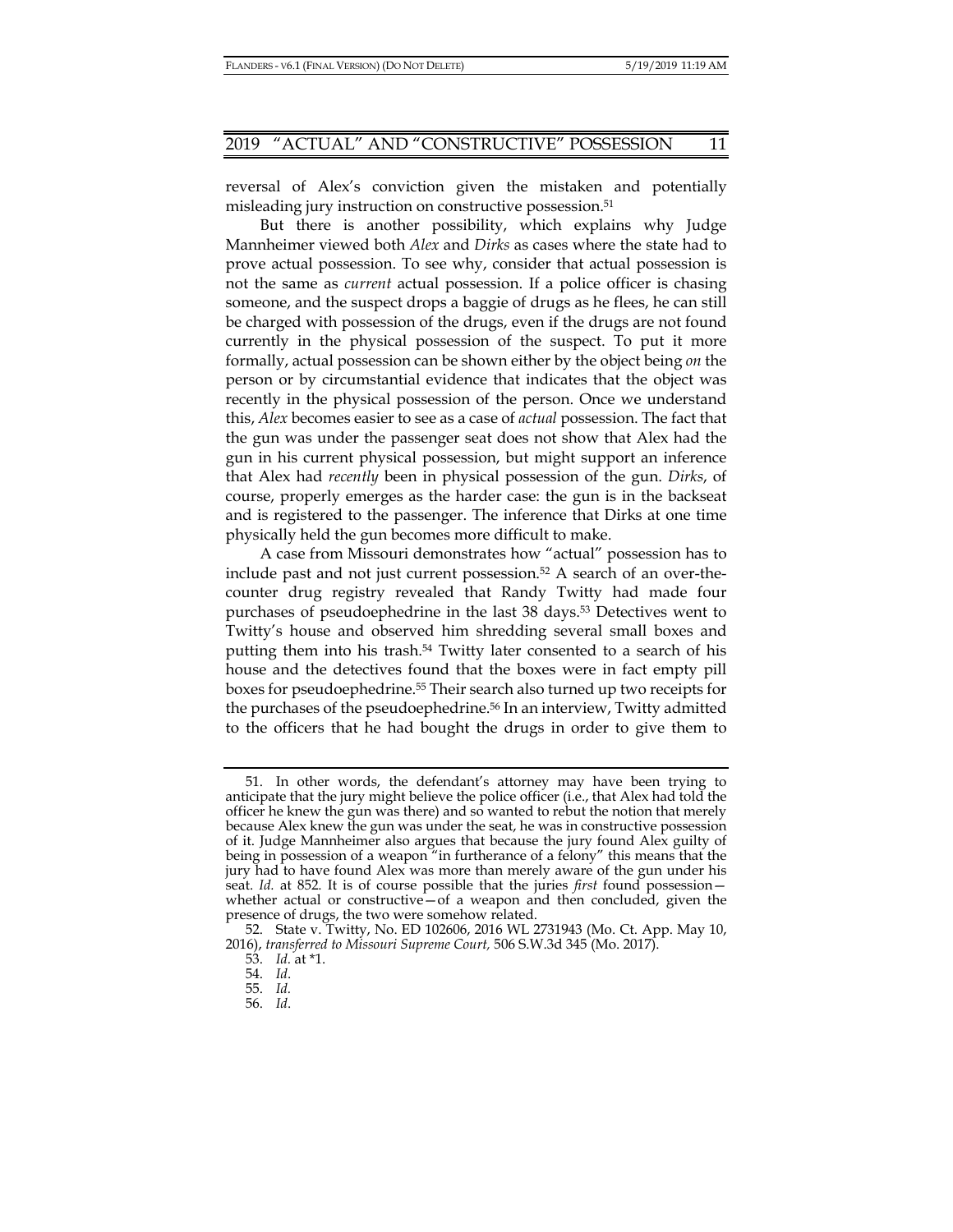someone in exchange for methamphetamine, knowing that the recipient would use the pseudoephedrine to make more methamphetamine.57 He was charged with possessing pseudoephedrine with the intent to process the chemical to create methamphetamine.58

On appeal, Twitty argued that the state had never proved that he possessed the drug "because said controlled substance was not discovered at the time the police searched" Twitty's apartment or when they arrested him.59 Amazingly, the Missouri Court of Appeals *agreed* with Twitty. They said that, despite Twitty admitting that he in fact possessed the controlled substance "just mere hours" before he was arrested, this was insufficient.60 This was not "actual possession" because the "unambiguous language" of Missouri's statute defined actual possession as when a person has the substance "on his person or within easy reach and convenient control."61 Nor was this a case of constructive possession, because holding that Twitty constructively possessed the drugs, the court went on, would "drastically broaden" the circumstances sufficient to find constructive possession. $62$  To find that Twitty constructively possessed the drugs, the court concluded, would be to create a "third category of possession," where a defendant's conviction "would be upheld for *past* actual possession under a theory of constructive possession."63

But the reasoning by the Missouri Court of Appeals misses the point that past actual possession *is* actual possession. We do not need to create an additional (third) category of possession, or even to appeal to "constructive possession," to find that Twitty possessed the drugs.64 The fact that Twitty no longer had the drugs on him does not negate the fact that he very recently had the drugs on his person, or at least within his easy reach and convenient control. The Missouri Supreme Court later

- 62. *Id*.
- 63. *Id*.

 64. For a clear statement of the (mistaken) view that past possession is a kind of "constructive possession," see State v. Florine, 226 N.W.2d 609, 610 (Minn. 1975) ("The purpose of the constructive-possession doctrine is to include within the possession statute those cases where the state cannot prove actual or physical possession at the time of arrest but where the inference is strong that the defendant at one time physically possessed the substance and did not abandon his possessory interest in the substance but rather continued to exercise dominion and control over it up to the time of the arrest."); *see also* Whitebread & Stevens, *supra* note 5, at 755 (explaining that constructive possession is when there is an inference of possession "at one time").

 <sup>57.</sup> *Id*. at \*2.

 <sup>58.</sup> *Id*. at \*1.

 <sup>59.</sup> *Id*. at \*2.

 <sup>60.</sup> *Id*. at \*4.

 <sup>61.</sup> *Id*.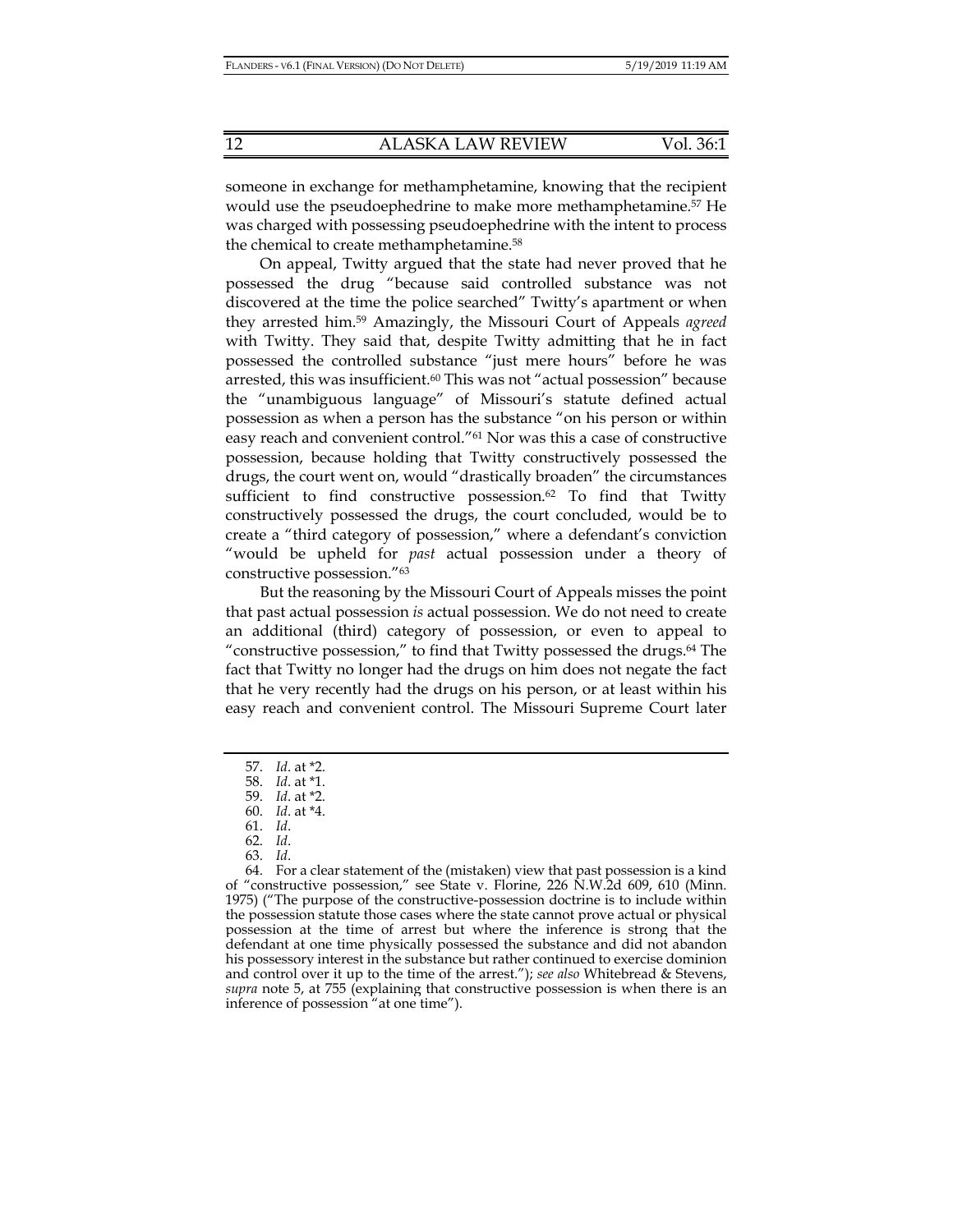reversed the court of appeals, writing that "a reasonable inference drawn from these circumstances is that Twitty actually possessed pseudoephedrine on the date of the offense."65

A more subtle but related error is when courts correctly use various indicia of recent possession to show that a person has had actual possession, but then mistakenly call this "constructive" possession.<sup>66</sup> Courts in many of these cases seem to confuse *indirect (or circumstantial) proof* of actual possession with constructive possession, using "constructive possession" as shorthand for "very strong evidence that the defendant knew the contraband was there because he put it there and had access to it."67 Courts will look to the fact that the drugs were found in a place where the defendant had exclusive access or that the drugs were near some of the defendant's possessions or the defendant him- or herself.<sup>68</sup> These elements are not always proof of constructive possession, but rather they provide facts from which a judge or jury could infer that the defendant had at some point actually possessed the drugs.<sup>69</sup>

<sup>65</sup>*.* State v. Twitty, 506 S.W.3d 345, 348 (Mo. 2017). The court elaborated in a footnote: "If this Court adopted Twitty's reasoning, evidence establishing that a police officer observed a defendant flush 40 pseudoephedrine pills down the toilet would be insufficient to prove actual possession because the officer did not seize the pills themselves. Criminal defendants could always avoid culpability even if the evidence overwhelmingly suggests possession of a controlled substance on the date of the offense. The General Assembly could not have intended such an absurd result." *Id.* at 348 n.4.

 <sup>66.</sup> *See* Whitebread & Stevens, *supra* note 5, at 771 ("The state will often rely on circumstantial evidence to establish prior possession of the drug on defendant's person.").

 <sup>67.</sup> For a good example of such a case (in which constructive and not actual possession was found), see State v. Ludemann, 386 S.W.3d 882, 886 (Mo. Ct. App. 2012) ("Defendant was the sole tenant of the rock house, and he had the equivalent of a key; he had access and control over the safe's contents because he had the combination that unlocked the safe. Wedgeworth told Officer Hilty that Defendant normally kept a copy of the combination on a slip of paper near the safe.").

 <sup>68.</sup> For an example of such factors, under the guise of what is necessary for proof of constructive possession (rather than actual possession), see State v. Clark, 490 S.W.3d 704, 709 (Mo. 2016); s*ee also id.* at 712 (discussing a case where defendant's duffel bag, birth certificate, wallet, handgun, and personal hygiene items next to marijuana supported the inference that defendant controlled drugs); Wallace v. State*,* 932 S.W.2d 519, 523 (Tex. Ct. App. 1995) (noting the fact that the "[a]ppellant *himself* was found in the described vehicle with the cocaine in close proximity" contributed to showing constructive possession); Dana L. Weinstein, *Recent Decisions: The Maryland Court of Appeals*, 57 MD. L. REV. 795, 801 (1998) (describing Maryland's "four factor test" to determine constructive possession, where factors include proximity to drugs and evidence that the defendant was participating in the "enjoyment" of the contraband).

 <sup>69.</sup> For an excellent example of how circumstantial evidence can strongly support an inference of past actual possession, see Davis v. State, 499 P.2d 1025 (Alaska 1972), *rev'd*, 415 U.S. 308 (1974). The court in *Davis* noted that "[t]here is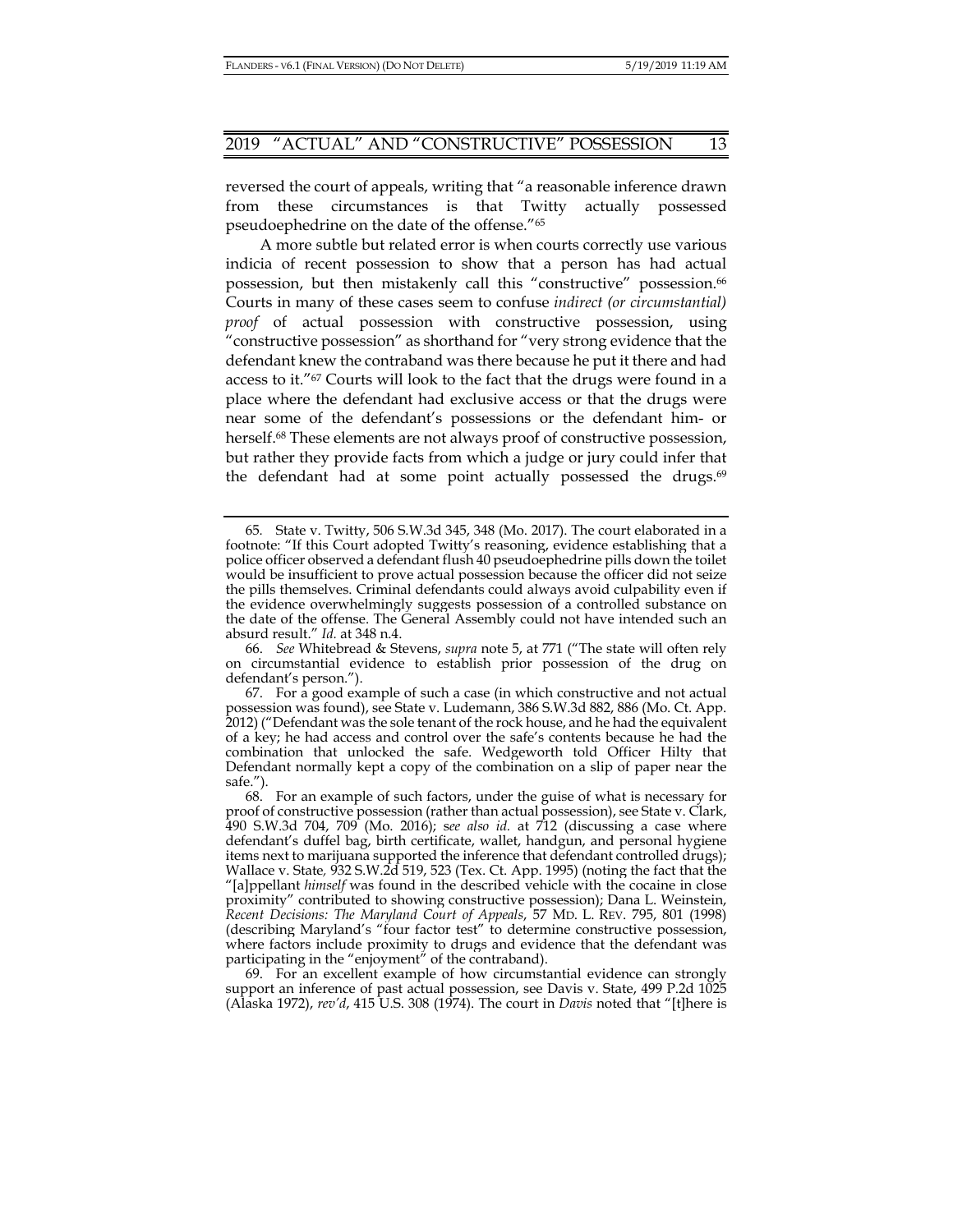Ownership is another relevant fact, although *lack* of ownership would not be enough to defeat an inference of actual possession, e.g., I can have something in my hand that I do not own. Proximity to the object is another fact that can be used to infer past actual possession. *Alex* is probably best seen as a case of actual possession based on proximity and knowledge, although the inference of possession is not incredibly strong (i.e., "I knew the gun was there, but it wasn't mine, and I never touched it."). If this characterization is correct, then Judge Mannheimer's conclusion in that case—that the constructive possession instruction was irrelevant to the resolution of the case—seems on surer footing.

With these points in mind, we can return to the first two examples raised in Section I. The case of the two guns in the car turns out to be a fairly straightforward case of past actual possession — and thus "actual possession" — at least for one of the guns.70 The fingerprint suggests that the gun was physically held at one point and the girlfriend's testimony points to the boyfriend physically putting the other gun into the car.71 The second example, where a man is found slumped and unconscious *near* a lot of drugs and drug paraphernalia is a little harder but strongly points to past actual possession (how else did the drugs get there?). What is important to note is that what courts are trying to determine is not whether the drugs are somehow "constructively" possessed because they are near the individual. What courts are doing in most of these cases is trying to figure out whether, in the words of the Alaska instruction, the person had direct physical control of the drugs at some point. It is no contradiction to say that direct physical control can be proved indirectly by making inferences from available facts.72 Indeed, that is likely what is being asked of the jury in nearly *all* possession cases. Understood correctly, true constructive possession accounts for only a very small number of possession cases.

no direct evidence that Davis was at any time in possession of the safe." Nevertheless, it concluded that "[t]he evidence of possession of the safe in the instant case, though circumstantial, is comparable in persuasiveness to any direct evidence short of the defendant being caught with the safe in hand." *Id*. at 1034.

 <sup>70.</sup> *See* Ward v. State, No. A-10011, 2009 WL 5154103, at \*5 (Alaska Ct. App. Dec. 30, 2009) ("[T]he State's evidence was that Ward had actual possession of the firearms.").

 <sup>71.</sup> *Id.* at \*5–6 (in the actual case, there was DNA on one of the guns, not a fingerprint).

 <sup>72.</sup> *See* United States v. Walker, 734 F.3d 451, 457 (6th Cir. 2013) (collecting cases in which "actual possession can be shown when there is no direct evidence of possession").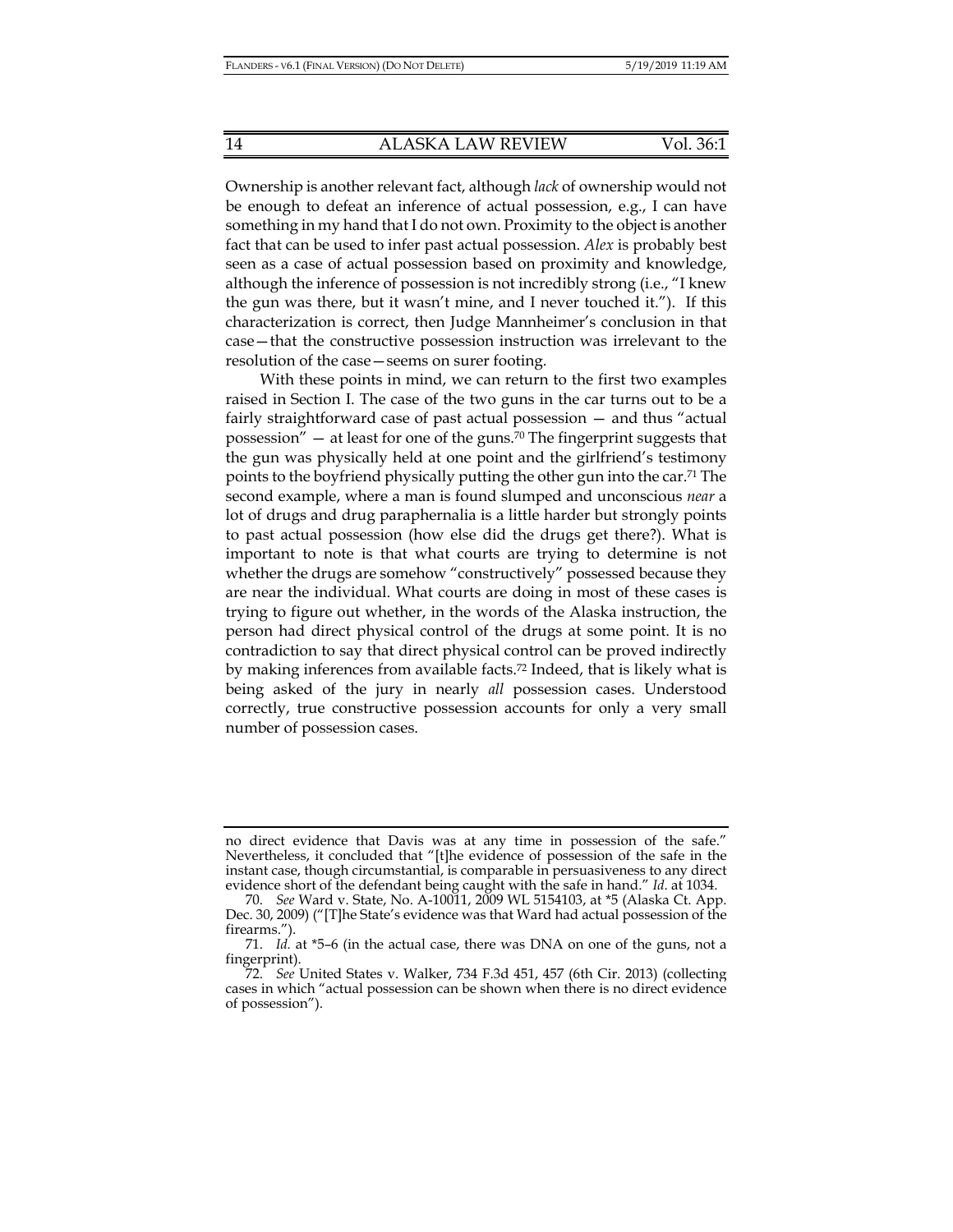#### **IV. CONSTRUCTIVE POSSESSION**

If most possession cases involve actual possession — either because the person is in physical control or because there is a reasonable inference that the person had physical control at one time — then what constitutes constructive possession?

Here, we turn to the third example from Section I, which is a true case of constructive possession. A person may have something akin to a legal right to the item itself or have a right to access the place where the item is stored. That will amount to possession of the item, even if the person has never touched the item in the past or may never be able to touch it in the future, e.g., because he is apprehended before he can access the item. Such possession in this case is "constructive," in the sense that we are imputing possession in the absence of any physical contact with the item.

When we look at constructive possession this way, we have something genuinely distinct from either present physical possession or past physical possession, so it would be wrong to view constructive possession as on a continuum with actual possession, as if the two concepts might shade into one another.73 Constructive possession is a distinct *kind* of possession. It points, at best, to something more like *future*  actual possession, although it is not necessary that constructive possession in fact ever ripen into actual possession.74 A person who has paid someone to mail him drugs may have constructive possession of the drugs when they arrive in his mailbox, even if he hasn't touched the package yet.75

In this manner, constructive possession can mean having a sort of *right* or *authority* over the objects,<sup>76</sup> rather than physical power over them. Legal ownership of the object is certainly one way of establishing constructive possession, but it is not the only way. It cannot be, moreover, that *only* established legal rights create constructive possession. Many

 <sup>73.</sup> *See* Alex v. State, 127 P.3d 847, 848 (Alaska Ct. App. 2006) (noting that constructive possession as a concept "suffers from lack of precision" and attributing that, in part, to the fact that actual and constructive possession may "shade into" one another).

 <sup>74.</sup> *See* State v. Gasperino, 859 S.W.2d 719, 722 (Mo. Ct. App. 1993) ("There is no requirement for constructive possession that a person have had actual possession or absolute certainty that constructive possession will ripen into actual possession.").

 <sup>75.</sup> For a recent case with these facts, see State v. Shigemura, 552 S.W.3d 734, 741 (Mo. Ct. App. 2018) (finding constructive possession of drugs that "were in an unopened package, delivered that day, to an outside mailbox").

 <sup>76.</sup> In this, I side with what Whitebread and Stevens call the "proprietary interest test," although I am not sure I agree with all of the ways in which they apply it. *See* Whitebread & Stevens, *supra* note 5, at 763.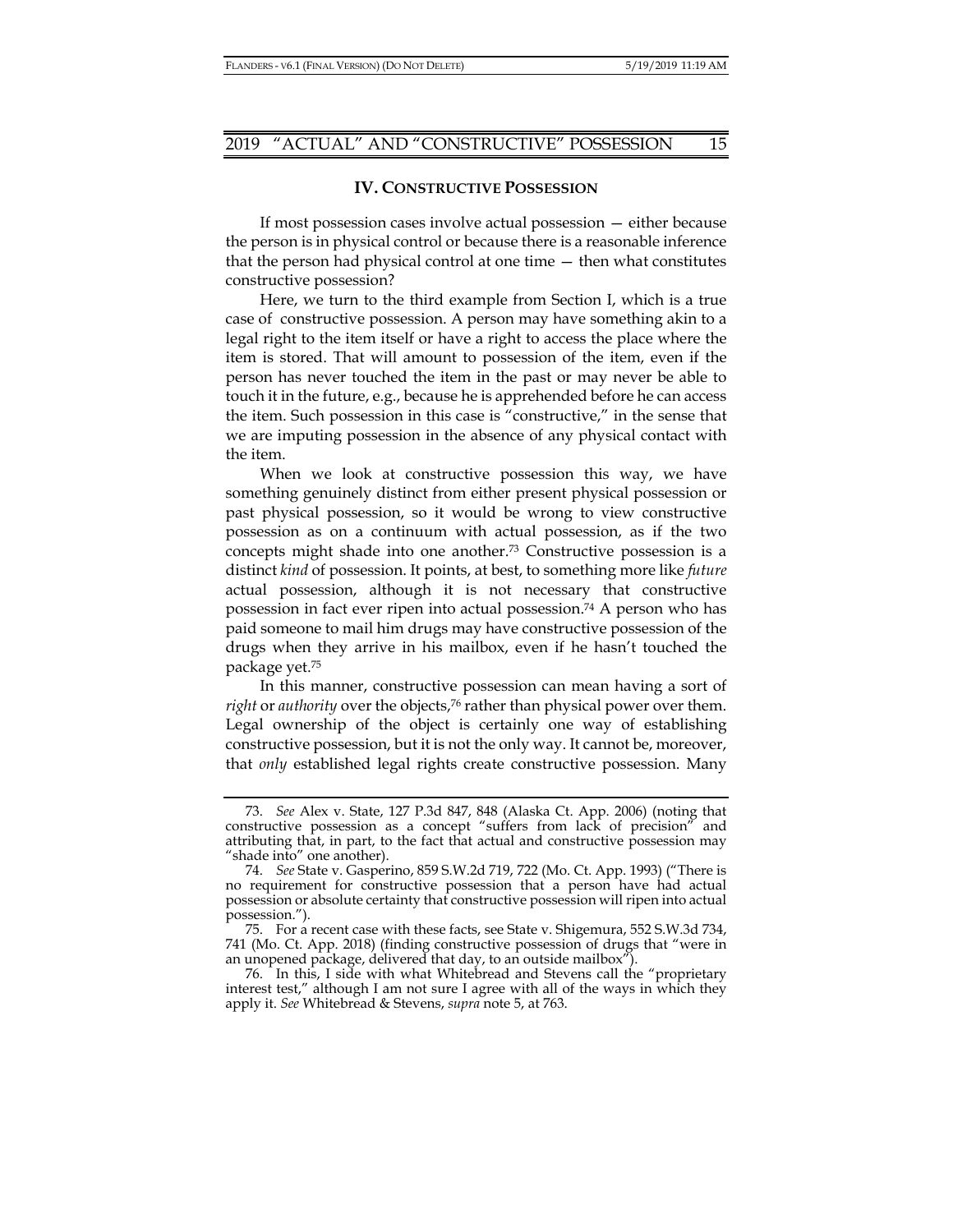times, people may have no legal right in the object or in the place where the object is stored. Suppose I pay someone for a gun, and he puts it in "my" car (a car that I have recently stolen) to retrieve later. Suppose further that the gun I plan to retrieve is stolen as well. Here, I have no legal right in the place where the item is found (the car is stolen) nor in the gun that I have purchased (the gun is stolen). Still, it makes sense to say in this case, by paying for the gun and by virtue of the fact that the gun is deposited in the car I currently possess, that I have authority over the gun—i.e., people would recognize that the gun is "mine" in a conventional, if not a legal, sense. This would be enough, in my view, to establish constructive possession. I do not have a *legal* right to the gun in my example, or to the place (the stolen car) where I am able to access the gun—both are legally someone else's property—but I do have a sort of *authority* over the gun: I have bought it, and I have privileged access to the gun.77 A focus on my "authority" over the object moves us towards a more *normative* conceptualization of constructive possession.78

We can see why focusing on authority is important by recognizing an issue with Judge Mannheimer's other option for unpacking constructive authority: the idea that one may have the *intention* to exercise control over the object.79 On this view, I do not need any sort of legal or moral right over something to *intend* to exercise control over it, where "intent" is meant descriptively. But this has absurd results similar to making constructive possession only a matter of knowledge and proximity. I do not "possess" the items in a supermarket when I walk down the aisle merely because I know the items are there and I am near them. Does adding the fact that I *intend* to take them without paying for them make it the case that I possess them? In other words, am I now in "constructive possession" of a can of soup on the shelf that I am close to,

 <sup>77.</sup> Judge Posner explained a version of this point well: "[The defendant] need not have them literally in his hands or on premises that he occupies but he must have the right (*not the legal right, but the recognized authority in his criminal milieu*) to possess them." United States v. Manzella, 791 F.2d 1263, 1266 (7th Cir. 1986) (emphasis added). The larger point here may be that the idea of "constructive possession" relies on social meanings about "authority" or what it is to "own" or "control" a thing.

 <sup>78.</sup> *See* United States v. Maldonado, 23 F.3d 4, 9 (1st Cir. 1994) (Coffin, J., dissenting) ("More importantly, in this and other circuits, the case law supports a reading of 'power' as the *right* or *authority* to exercise control, or dominion and control, over something not in one's actual possession.").

 <sup>79.</sup> *See Alex*, 127 P.3d at 851 ("Other courts have worded the test as the defendant's 'power *and intention'* to exert control or dominion over the object"); *see also id.* at 848 ("There is, in fact, some case law to support Alex's contention that a person should not be convicted of constructively possessing an object merely because the person *could* have exercised dominion or control over the object—that the government must also prove either that the person *did* exercise dominion or control over the object, or at least *intended* to do so.").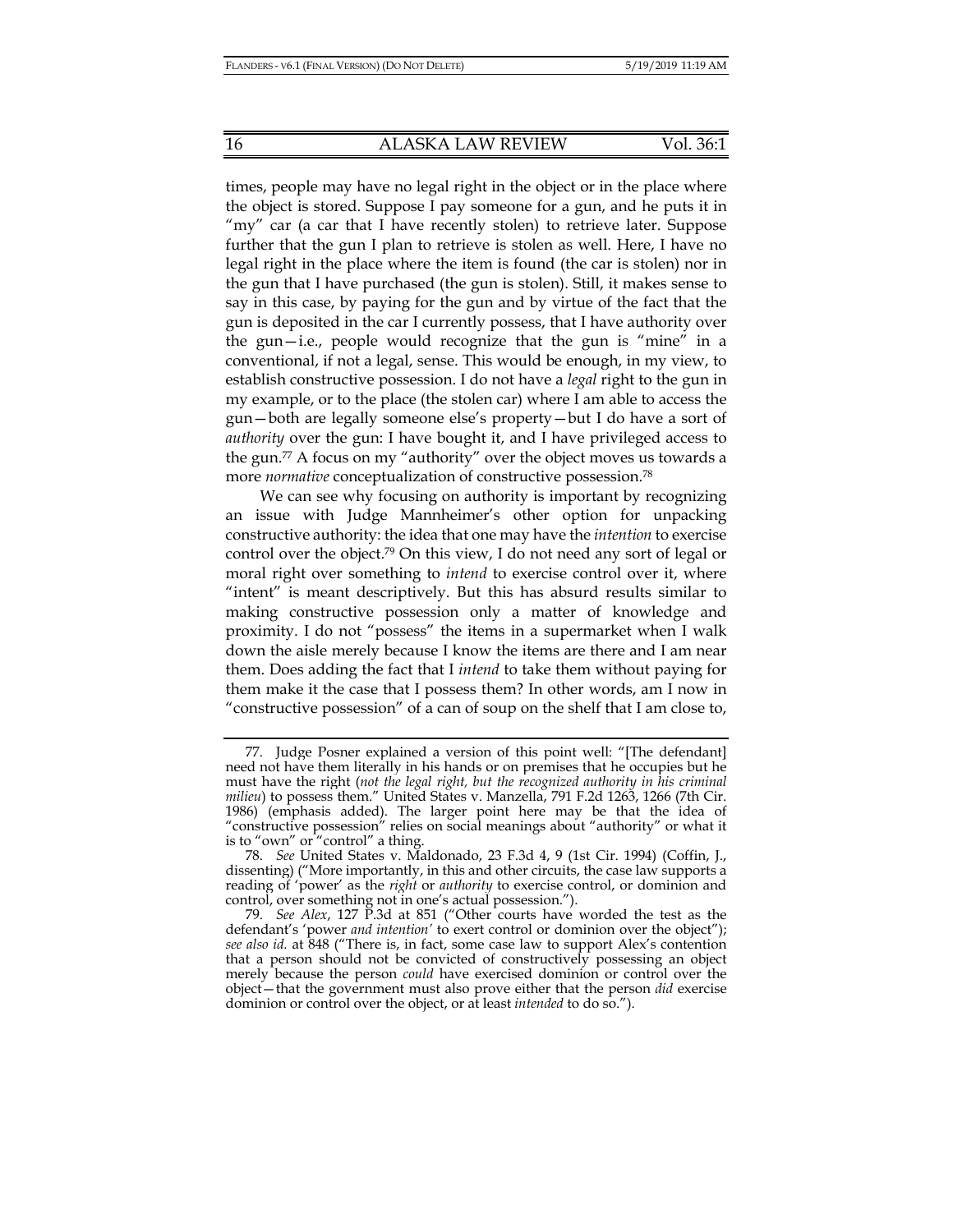that I know is there, and that I *mean* to steal shortly? For that matter, am I in constructive possession of the drugs in a house if I am present in the house, know the drugs are there, and *intend* to take control over them? Surely not. In this case, we would have to wait until I actually possessed the can of soup or the drugs before we have a case of possession (in this case, actual possession). Anything less than this would amount to punishing me for my thoughts. By contrast, if I was in the house and I knew there were drugs there and I had *paid* for the drugs, I think we have a clear case of constructive possession, even before I lay hands on the drugs. And this shows why the third example from Section I is a clear case of constructive possession, where I have authority over the drugs—I paid for them—even though I have not yet (and in fact may never) come into actual possession of them.80

There is a further wrinkle with the idea of constructive possession and it involves another one of Judge Mannheimer's hypotheticals. Judge Mannheimer says that I "constructively" possess all the items in my house. But suppose someone comes into my house with a gun in his jacket pocket. Do I now constructively possess that gun? The answer is "no" because the person with the gun in his pocket retains (actual) possession of it. Things change if the person leaves his jacket in my house, and then informs me that the gun is in the jacket in my house. Now, I am in a position where I have dominion and control over the gun, and so I could be said to constructively possess it, even if I have never held it in my hands. Does it follow that I am in real trouble if I am a felon who is not allowed to possess guns? Maybe. Two things need to be noted. First, I can only be said to possess the gun if there was sufficient time for me to get rid of the gun after I was made aware of its existence. This goes to the more basic requirement that in order to *voluntarily* possess something, I must be aware of that possession for a "sufficient period to have been able to terminate it."81 Secondly, and somewhat relatedly, Alaska allows that I can briefly possess the gun so that I may dispose of it.<sup>82</sup> In other words, I

82. Jordan v. State, 819 P.2d 39, 40 (Alaska Ct. App. 1991) ("[M]omentary or

 <sup>80.</sup> Is intention to at some point *actually possess* nonetheless a necessary condition of constructive possession? It may not be. Suppose I buy some drugs and my supplier places them in a storage locker for me. I have no intention of actually, i.e., physically, possessing them myself; I only intend to store them until I can sell them. I think it is clear that I constructively possess the drugs in the storage locker, even absent an intention to ever take control of the drugs myself.

 <sup>81.</sup> ALASKA STAT. 11.81.900(b)(66) (2018); s*ee also* Pulusila v. State, 425 P.3d 175, 182 (Alaska Ct. App. 2018) ("Under Alaska's criminal law, to prove that a person 'possessed' an item, the government must prove that the person engaged in a *voluntary act* of possessing or controlling the item. AS 11.81.600(a). In this context, a 'voluntary' act of possession means physical possession or control where the person 'was aware of the physical possession or control for a sufficient period to have been able to terminate it.' AS 11.81.900(b)(66).").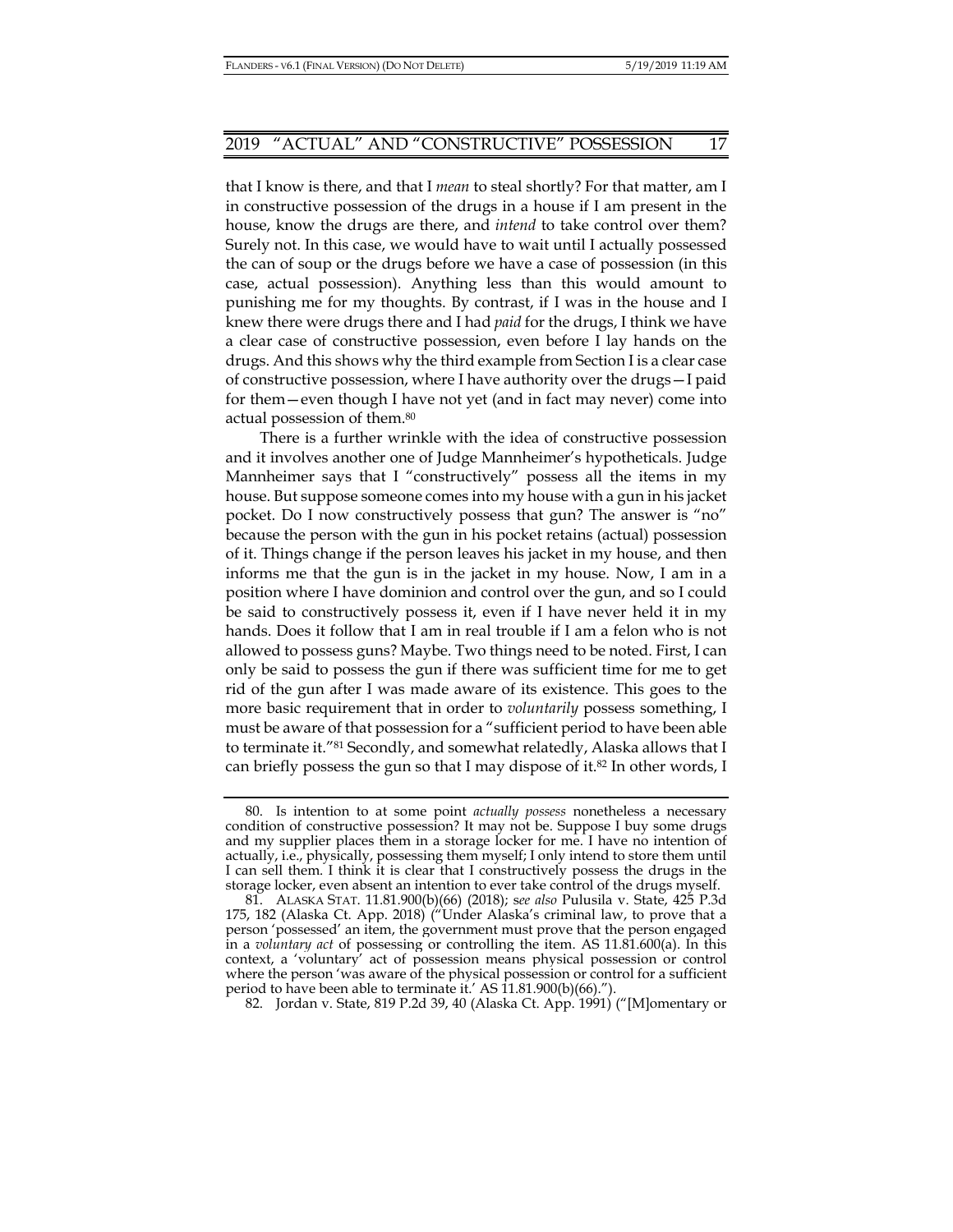only constructively possess the gun that someone has left in my house if I do not act to get rid of it within a reasonable amount of time.83

Of course, there will be cases where a jury should be instructed as to both actual and constructive possession. These cases may be quite common, even if cases of *only* constructive possession will be quite rare. For example, a gun is found in the bedroom of a defendant, which only he has access to.84 Is this a case of actual or constructive possession? On the one hand, the jury may be asked to make an inference from the facts that the defendant has at one point had physical control over the gun and even that he put the gun in the bedroom. On the other hand, the jury may be asked to consider the defendant's *authority* over the room, especially given his exclusive access. Although this seems more likely to be a case of past actual possession, the prosecution would be within its rights to ask for an instruction on constructive possession as well.<sup>85</sup> And here we can return to the other two examples from Section I. The case of someone found in his apartment, unconscious, and near drugs and drug paraphernalia looks like a case of actual possession. But supposing only the defendant had access to and authority over the apartment, perhaps a jury could find constructive possession as well.<sup>86</sup> By contrast, the example

passing control of drugs for purposes of disposal does not amount to unlawful possession.").

 <sup>83.</sup> *See also* Brief of Appellee at 12*,* Dirks v. State, 386 P.3d 1269 (Alaska Ct. App. 2017) (No. A-11534), 2014 WL 7715453(finding constructive possession in a case where "a homeowner who allows his neighbor to keep beer in the homeowner's refrigerator, thereby possessing [sic] the neighbor's beer."). *Dirks*, however, is more like a case where a neighbor is in the home, holding the beer. In this case, the homeowner does not constructively possesses that beer. But it is still the case that I could have constructive possession of a gun that you actually possess (i.e., have in your hand), if for example, I am the owner of the gun or otherwise have the authority to control what happens to the gun. *See, e.g*., Simmons v. State, 899 P.2d 931, 936–37 (Alaska Ct. App. 1995) ("In arguing the state's case to the jury, the prosecutor specifically maintained that, even though at times Herrera may have had actual possession of the gun, the gun had always remained in Simmons's constructive possession.").

 <sup>84.</sup> *See* Woods v. State, No. A-1128, 1986 WL 1161007 (Alaska Ct. App. Apr. 30, 1986) (guns found in defendant's bedroom upheld on a theory of constructive possession).

 <sup>85.</sup> In Nelson v. State, stolen goods were found in a crawlspace to which only Herring (one of the defendants) had a key. 628 P.2d 884, 889–90 (Alaska 1981). A fingerprint of Herring's was also found on another item in the crawlspace. *Id*. Here, a jury might find either past actual possession of the goods or constructive possession in Herring's ability to exercise dominion over the goods. Instructions on both actual and constructive possession will be warranted when there is evidence of a person's authority over an area as well as evidence that allows an inference to past actual possession.

 <sup>86.</sup> Also relevant to this case is that he was the only person who seemed to have access to the apartment—"exclusivity" is a good indicator of dominion and control.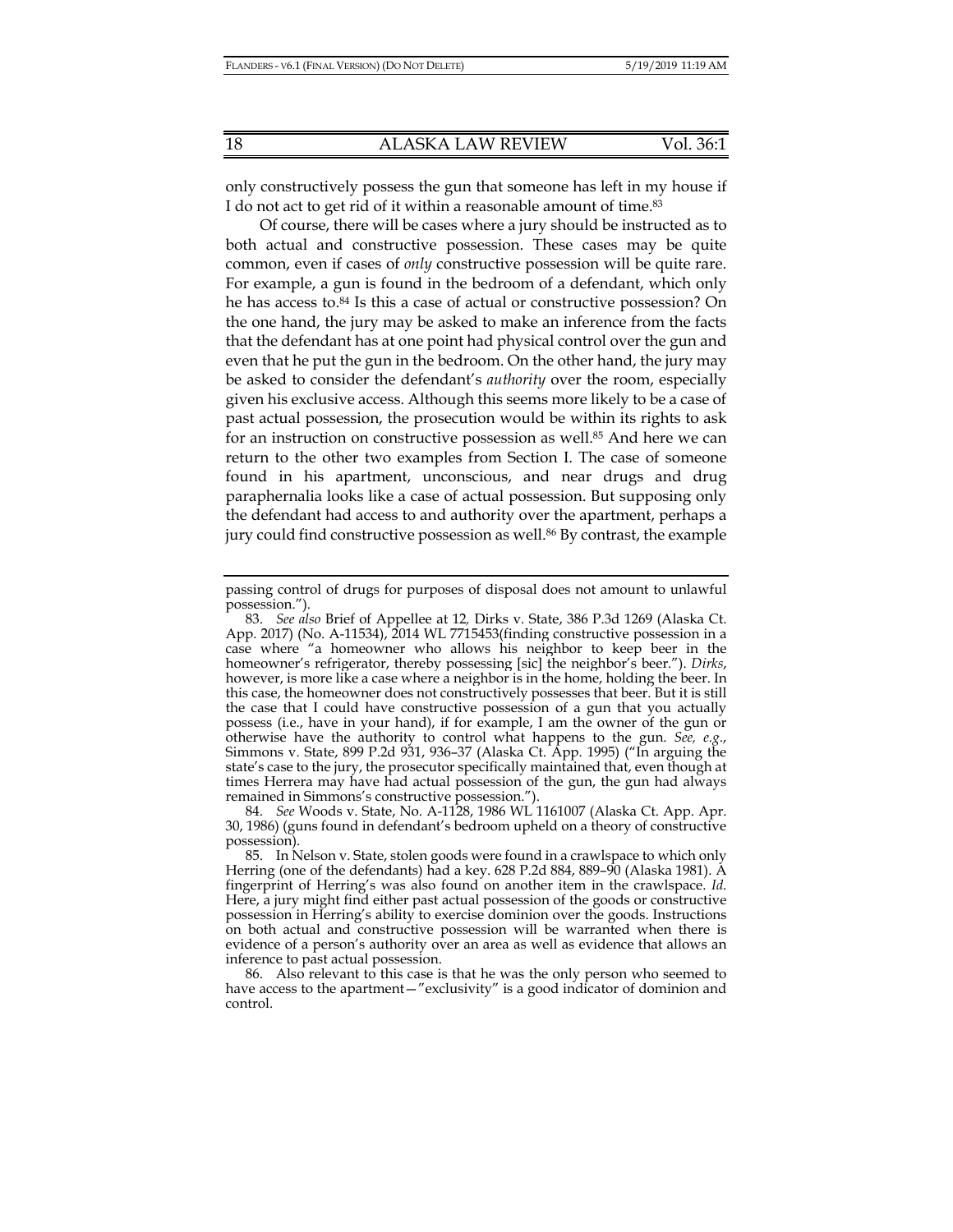of the two guns in the girlfriend's car looks to be only a case of actual possession, given the lack of ownership and authority over the car.87

Even though there may be cases where a jury should receive instructions in both actual and constructive possession, constructive possession remains a distinct kind of possession. It is not a mere variation on actual possession, as if possession becomes constructive when the object is *close* to you, but not actually *on* you. That would be to see constructive possession as a sort of fictional kind of actual possession,<sup>88</sup> "figurative actual possession," as one court put it, $89$  and as somehow a point on an arbitrary line between non-possession and physical possession.90 It is, rather, a kind of *legal* possession, or "possession as a matter of law."91 Understood in this way, however, constructive possession will not always require having a legal right in something or a right in the place where it is held. There can be the functional equivalent of such a right, which one Alaska court put as having "capacity *and authority* to control the property."92 This is why one may have constructive possession of a stolen gun in a stolen car, provided that one has the ability to control that gun, or to control what is in that car. Constructive possession exists so long as there is the ability and the power to exercise the type of control that would usually flow from having a legal right.93 In a case of sole constructive possession the relevant question

 <sup>87.</sup> And for related reasons, *Dirks* is a case of neither actual nor constructive possession.

 <sup>88.</sup> *See, e.g.,* Michael S. Deal, Case Note, *United States v. Walker: Constructive Possession of Controlled Substances: Pushing the Limits of Exclusive Control,* 2 J. PHARMACY & L. 401, 401 (1993) ("Constructive possession is a legal fiction created by courts to find possession where it does not exist in fact.").

 <sup>89.</sup> State v. Gasperino, 859 S.W.2d 721 (Mo. Ct. App. 1993).

 <sup>90.</sup> *Contra* George H. Singer*, Constructive Possession of Controlled Substances: A North Dakota Look at a Nationwide Problem,* 68 N.D. L. REV. 981, 983 (1992) ("Drawing a distinct line between actual and constructive possession is difficult because the terms so embody one another that it is nearly impossible to pinpoint where one begins and the other ends."); *see also* David Caudill, *Probability Theory*  and Constructive Possession of Narcotics: On Finding that Winning Combination, 17 HOUS. L. REV. 541, 546 (1980) (constructive possession is "the gray zone between actual physical possession and proximity to [an object]").

 <sup>91.</sup> Whitebread & Stevens, *supra* note 5, at 761–62 (constructive possession is used when courts "want an individual to acquire the legal status of a possessor"). Whitebread and Stevens, however, insist on calling this a sort of "fictional possession." *Id*. at 761. Constructive possession, however, is a different kind of possession, but it is still legal possession.

 <sup>92.</sup> Thompson v. State, No. A-6666, 1998 WL 652176, at \*2 (Alaska Ct. App. Sept. 23, 1998).

 <sup>93.</sup> *See* United States v. Carter*,* 130 F.3d 1432, 1441 (10th Cir. 1997) (finding constructive possession of drugs transported by a third party because the agreement defendant had with the third party made it "reasonable to infer [that the defendant] had the ability to guide the destination of the cocaine").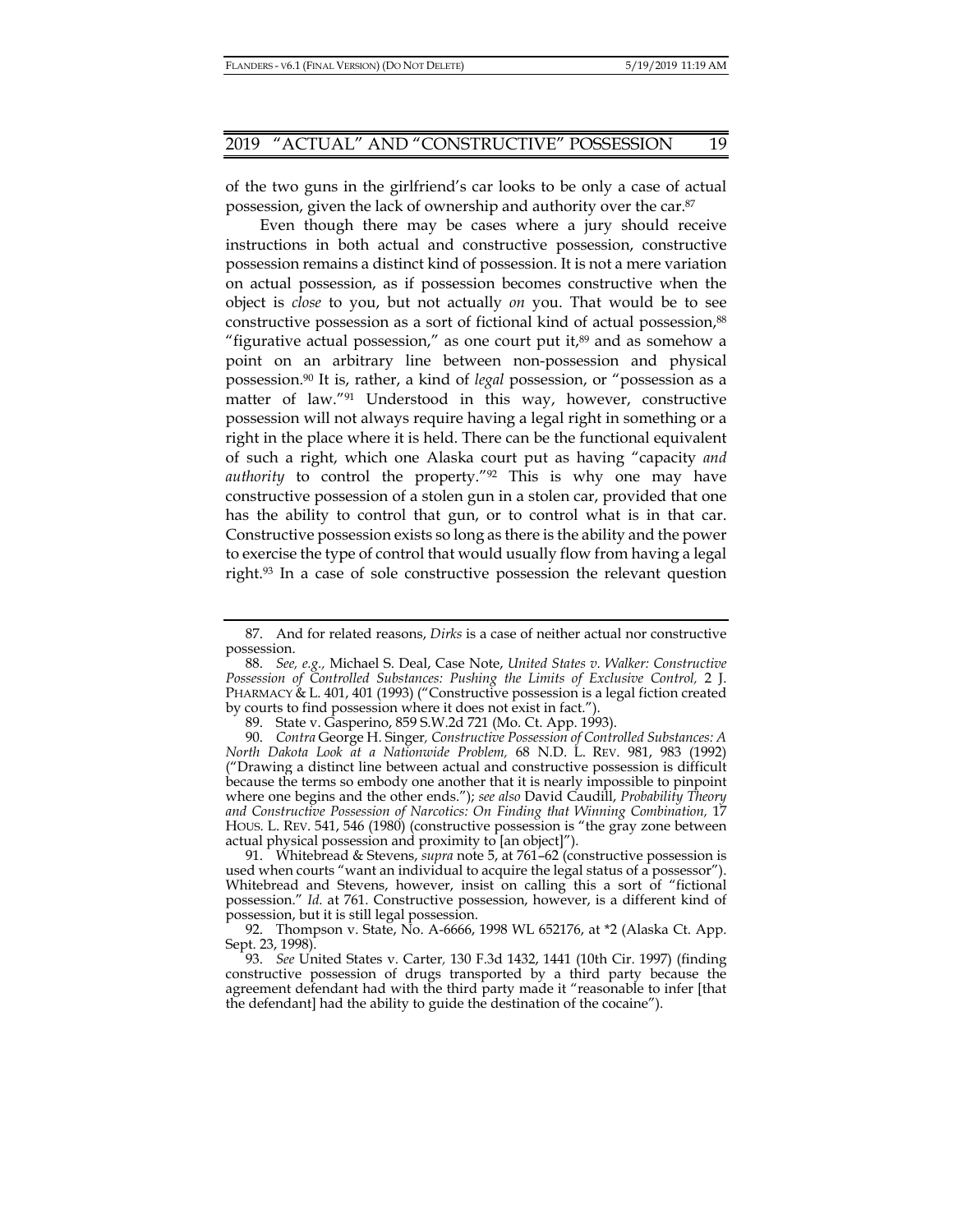might be something like: if I wanted to, would I be able to easily gain control of this item?<sup>94</sup> Or to put it another way, am I in the sort of relationship to the item where I have a kind of privilege or entitlement to it, so that I can straightforwardly "reduce [that] object to [my] control"?95

#### **V. CONCLUSION**

The current Alaska instruction on possession is problematic, if only because of the ambiguity of "power" and perhaps "direct control." Courts must be careful to read actual possession as meaning "direct control," including *past* physical possession, which may be proven by inferences from circumstantial evidence. Cases of past physical possession are cases of actual possession, not of constructive possession. The instruction on constructive possession is, too, subject to ambiguities of interpretation. If courts read "power" in "power to exercise dominion or control" as simply the *ability* to exercise control, then the instruction makes everything that we know about and are near to potentially within our "possession," so long as we have the *ability* to possess it.<sup>96</sup> Nor is this issue solved by requiring that we have the intention to possess the thing. This solution, again, sweeps too broadly and makes anything that we are near and *want* to possess somehow "in our possession." These are the dangers that Judge Mannheimer was rightly concerned about.

This is why the paradigm case of constructive possession is having a legal right to something. If I legally own something, I possess it, even before I ever physically lay hold of it (and indeed, even if I never do). Exercising *dominion* comes close to this idea, but the phrasing is archaic, and liable to mislead or confuse jurors, but the idea behind it is essential.<sup>97</sup>

 <sup>94.</sup> *See* United States v. Hernandez, 290 F.2d 86, 90 (2d Cir. 1961) ("Moreover, a person who is sufficiently associated with the persons having physical custody so that he is able, *without difficulty*, to cause the drug to be produced for a customer can also be found by a jury to have dominion and control over the drug, and therefore possession.") (emphasis added).

 <sup>95. 1</sup> WAYNE LAFAVE ET AL., SUBSTANTIVE CRIMINAL LAW § 6.1(e) (3d ed. 2017) ("It is not uncommon, however, for constructive possession to be even more broadly defined to include as well circumstances in which the defendant had the ability to reduce an object to his control."); *see also* Singer, *supra* note 90) ("It is not uncommon for constructive possession to be judicially interpreted even more broadly to include a right, a capacity, or an ability to reduce the substance to one's control.").

 <sup>96.</sup> *See* Alex v. State, 127 P.3d 847, 851 (Alaska Ct. App. 2006). ("[Power] can also refer to anything a person might be physically capable of doing if not impeded by countervailing force.").

 <sup>97.</sup> *See* United States v. Maldonado, 23 F.3d 4, 9 (1st Cir. 1994) (Coffin, J., dissenting) ("I am persuaded that this reliance on physical power of access understates the law's requirements. Although, as the court points out, a lay person's understanding of 'possession' is not helpful, I cannot so easily sidestep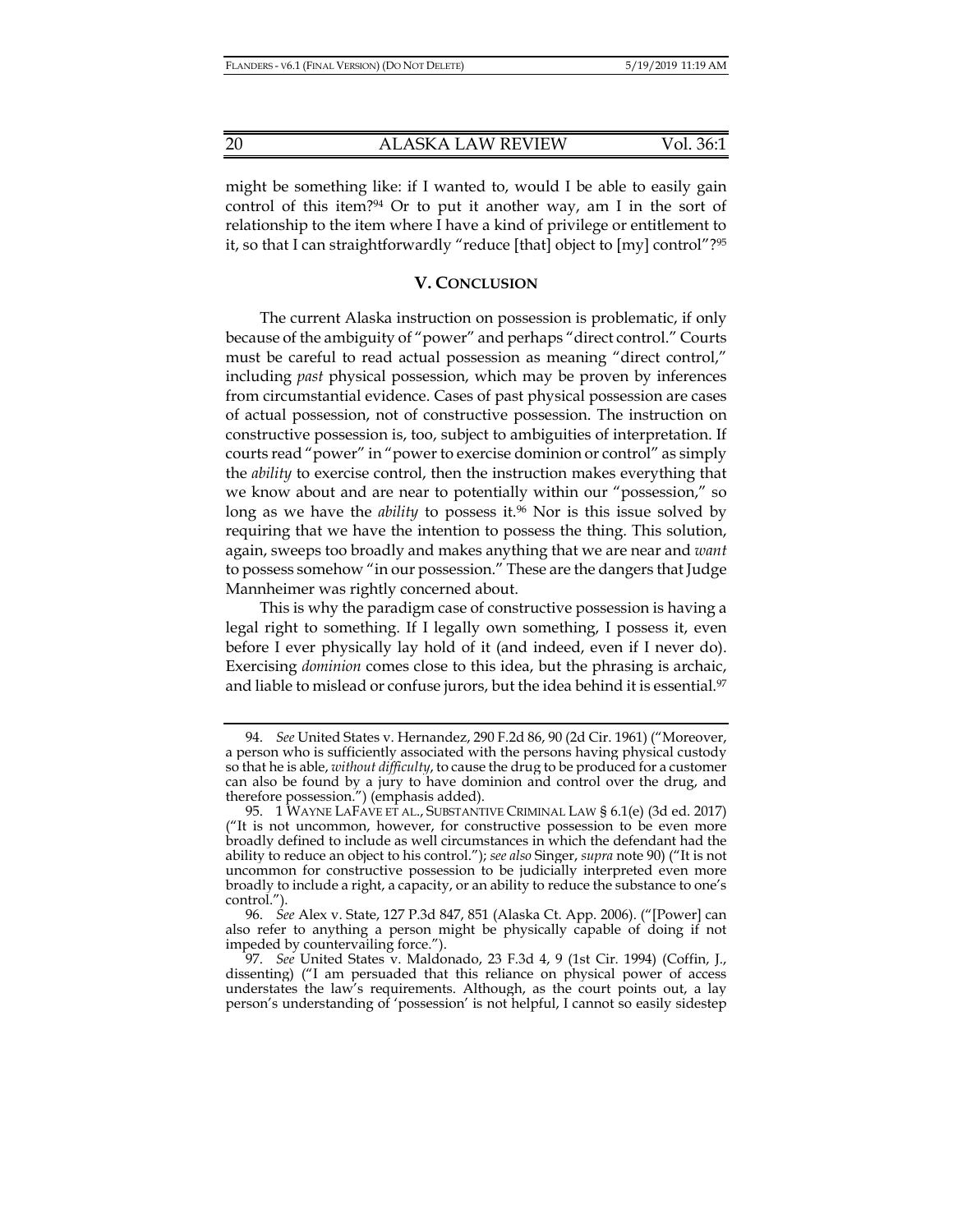In addition, there may be cases of constructive possession without a legal right—I may have a sort of exclusive control over property or over a place where the property is, and this may suffice for constructive possession.<sup>98</sup>

The exact way to word constructive possession is thus elusive. We may want to use "power," but even this has to be qualified, in such a way that having the power means the ability to *maintain* control and to *reduce* it to one's possession. That is, we need to phrase "power over" something to be as close as possible to  $-$  and deliberately suggestive of  $-$  a legal right in an item, or a place where the item is, which "authority" comes closest to capturing. My suggestion, then, for a revised jury instruction would be something like the following:

The law recognizes two kinds of possession: actual possession and constructive possession. Actual possession means to have direct physical control, care, or management of a thing. Actual possession does not have to be current possession; it is enough for actual possession to show that the defendant recently had physical control, care, or management over the item.

A person not in actual possession may have constructive possession of an item. Constructive possession means to have ownership of an item, or power and authority over that item or over a place where that item is such that one can without difficulty or opposition reduce it to one's direct physical control.99

What these instructions attempt to do is to remove the ambiguities from the current instruction that might lead juries to interpret "possession" either more narrowly or more broadly than the law intends. Actual possession need not only be present; it can also be past. Constructive possession does not merely mean having the power to potentially physically possess an item, but neither does it only mean having a legal right to a thing. Undoubtedly, improvements to these instructions on possession can be made, but if courts and litigators are to take *Dirks* and

our and other courts' use of the word 'dominion,' which connotes ownership or a right to property.").

 <sup>98.</sup> *See* United States v. King, 632 F.3d 646, 651 (10th Cir. 2011) ("This inference of knowing dominion over or control of a firearm is appropriate where the defendant has exclusive possession over the premises.").

 <sup>99.</sup> *See, e.g.*, Brief of Appellant at 20–21, Ward v. State, (No. A-10011), 2008 WL 6588976 (Alaska Ct. App. Oct. 28, 2008) (The trial court's instruction on constructive possession stated that "constructive possession means to have the power and authority to exercise control over an item."). The Alaska Court of Appeals approved of this language in *Ward* v. State, No. A-10011, 2009 WL 5154103, at \*6 (Alaska Ct. App. Dec. 30, 2009) ("The instruction which the trial court gave was similar to the instruction we suggested in *Alex v. State.*").